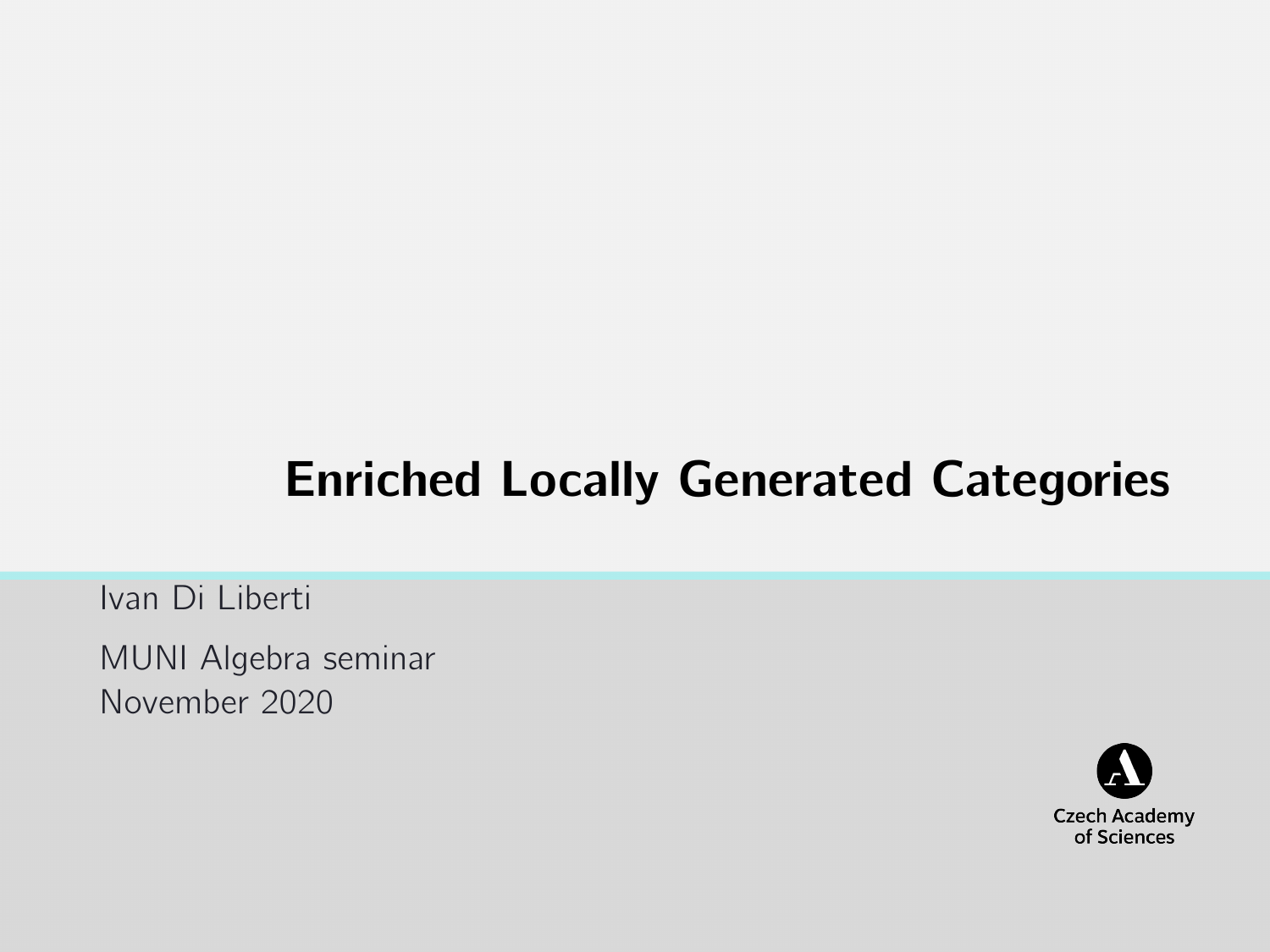This talk is based on a joint work with Jiří Rosický.

Enriched Locally Generated Categories, [ArXiv:2009.10980.](https://arxiv.org/abs/2009.10980)

### Menu

- Introduce the notion of locally M-generated category.
- Discuss a sketch-like presentation: the notion of nest.
- Generalize to enriched categories.
- Application: Banach spaces.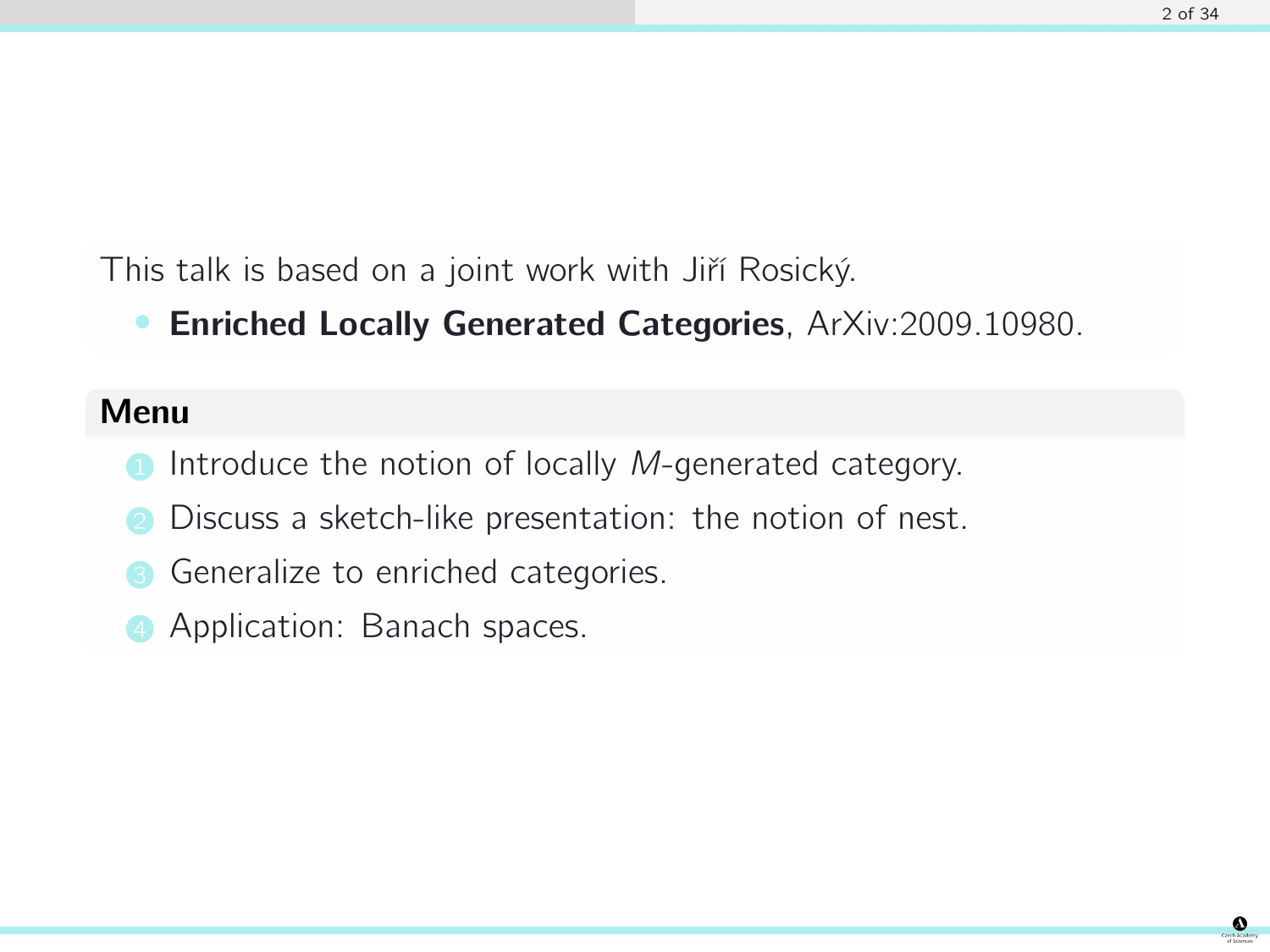### Locally presentable category

A category K is locally presentable if it is a cocomplete category and has a set A of  $\kappa$ -presentable objects<sup>a</sup> such that every object is a  $\kappa$ -directed colimit of objects in A.

afor some regular cardinal  $κ$ .

### ... or equivalently (AR 1.11)

A category K is locally presentable if it is a cocomplete category and has a strongly generating set made of  $\kappa$ -presentable objects.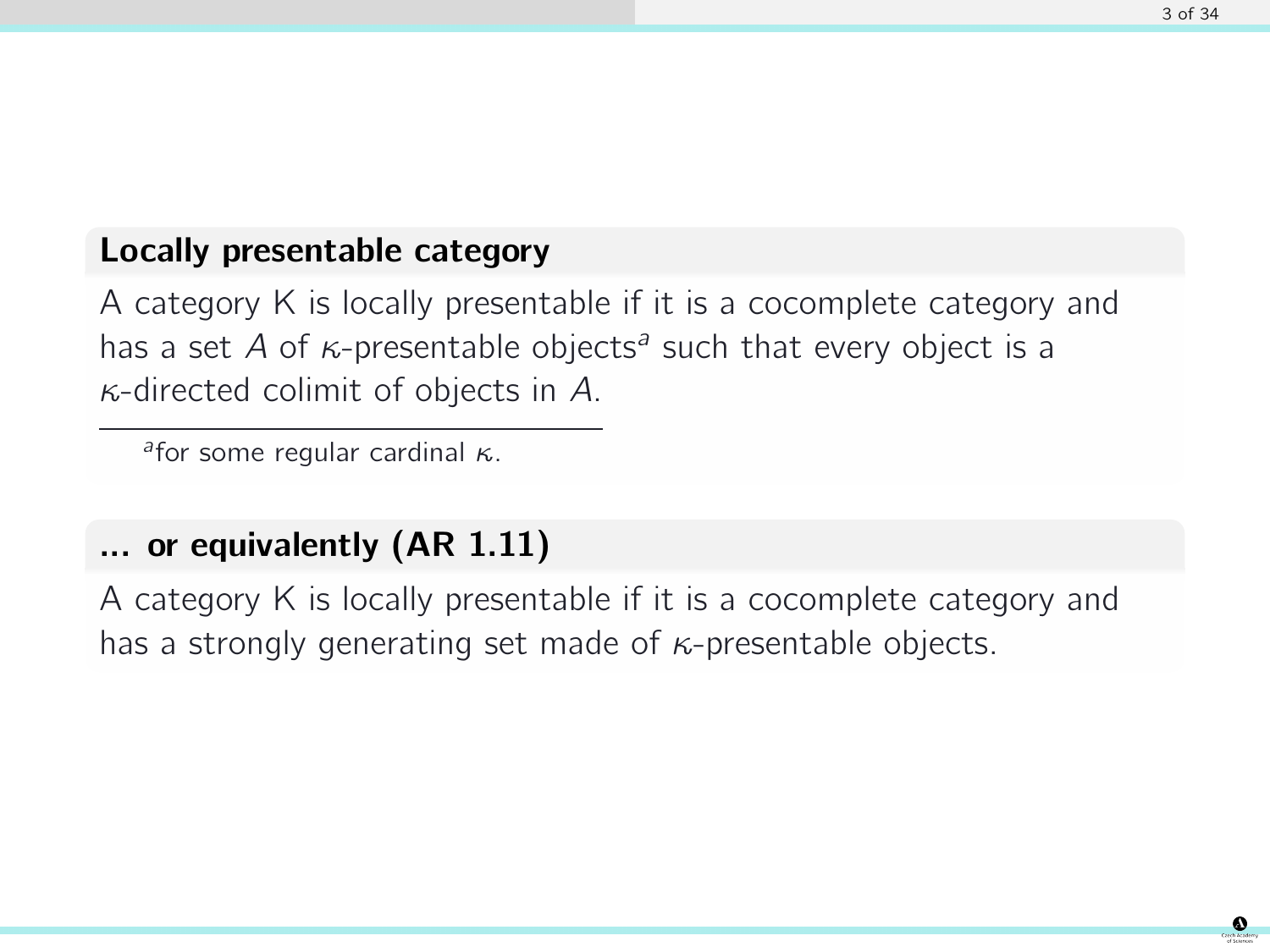# Locally presentable category

A category K is locally presentable if it is a cocomplete category and has a set A of  $\kappa$ -presentable objects<sup>a</sup> such that every object is a  $\kappa$ -directed colimit of objects in A.

afor some regular cardinal  $κ$ .

### Some features of Locally Presentable Categories

People like locally presentable categories.

- many examples in nature;
- general but tame;
- small object argument;
- crisp version of the adjoint functor theorem;
- 6 . . .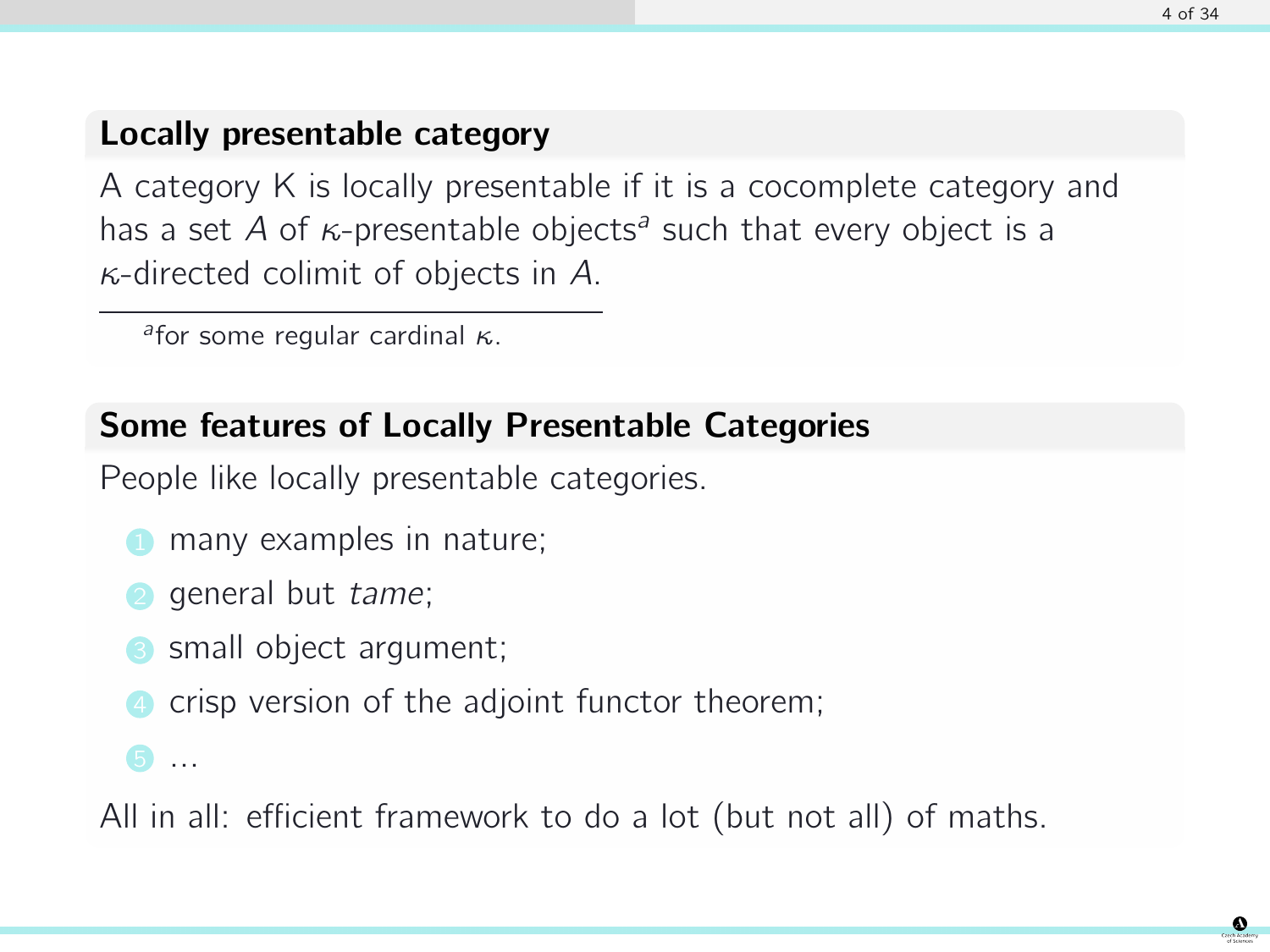### Locally presentable category

A category K is locally presentable if it is a cocomplete category and has a set A of  $\kappa$ -presentable objects<sup>a</sup> such that every object is a  $\kappa$ -directed colimit of objects in A.

afor some regular cardinal  $κ$ .

# A focus on locally finitely presentable categories

Let's focus for a moment on locally finitely presentable category. It is

- cocomplete;
- has a set of *finite* objects;
- that generates via directed colimits.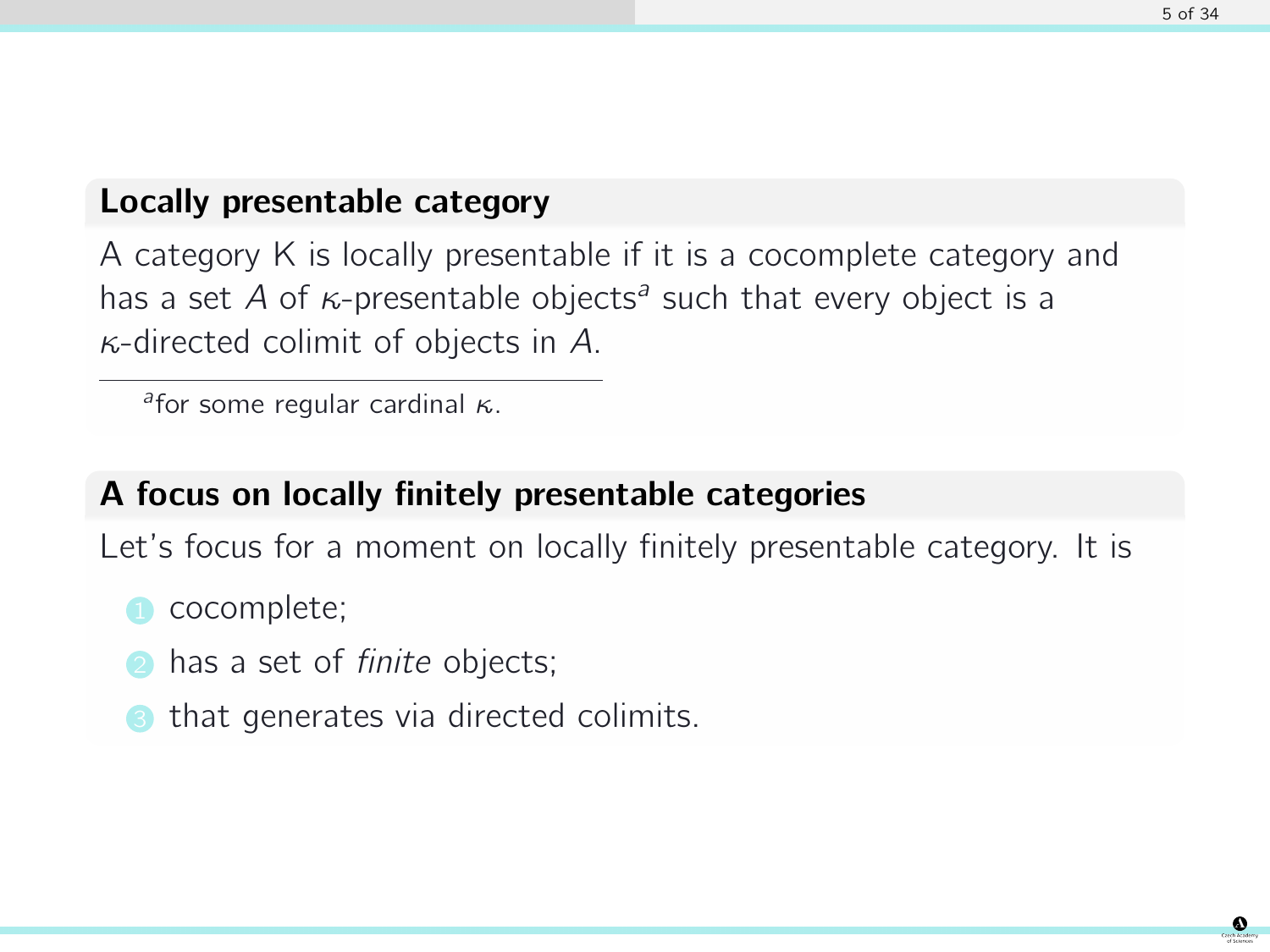### Case study: Set

- Set
- Fin, the category of finite sets.

# A focus on locally finitely presentable categories

Let's focus for a moment on locally finitely presentable category. It is

- cocomplete;
- has a set of *finite* objects;
- that generates via directed colimits.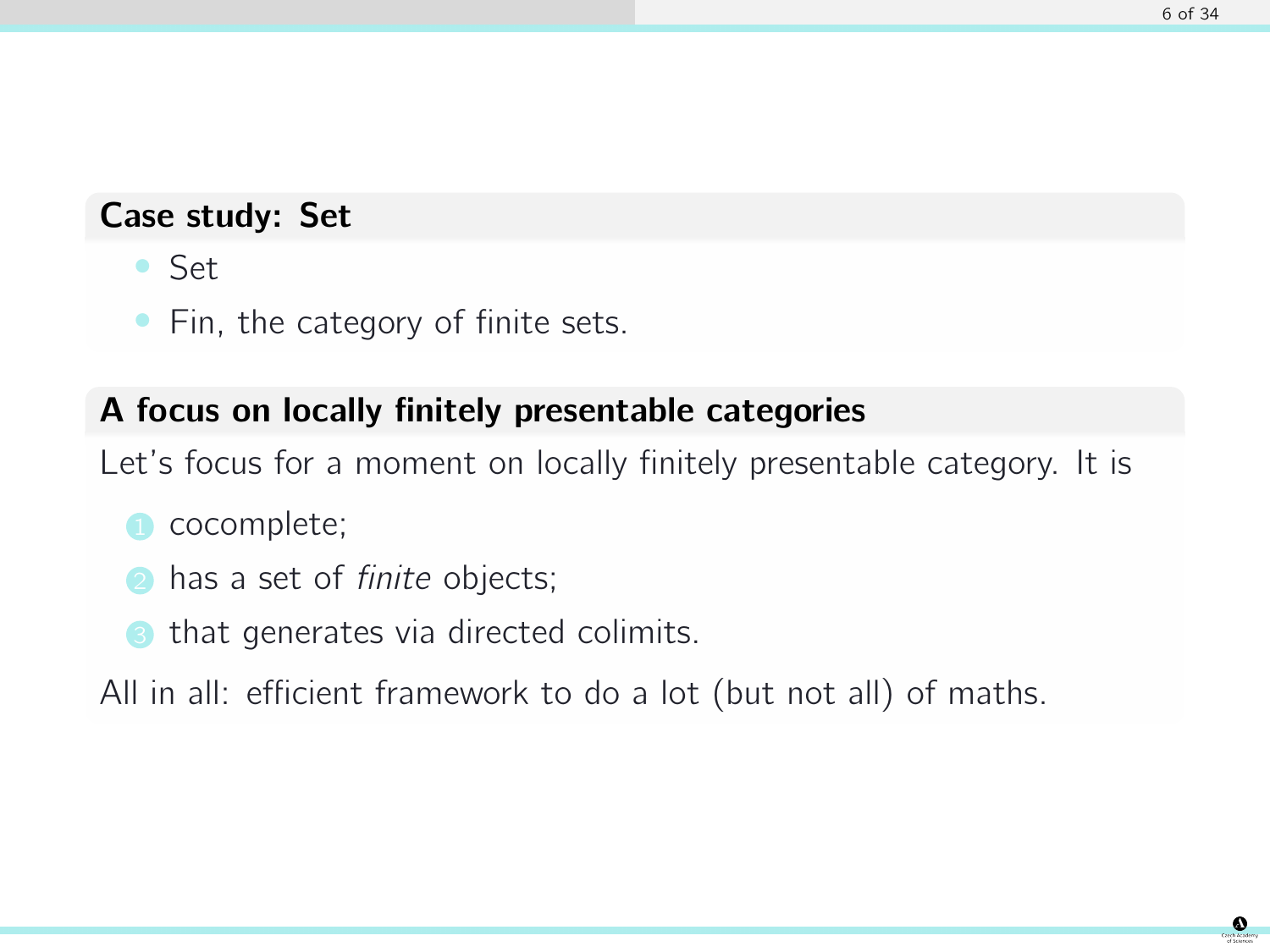#### Case study: Grp

- Grp
- Grp $\mu$ , the category of finitely presentable groups.

# A focus on locally finitely presentable categories

Let's focus for a moment on locally finitely presentable category. It is

- cocomplete;
- has a set of *finite* objects;
- that generates via directed colimits.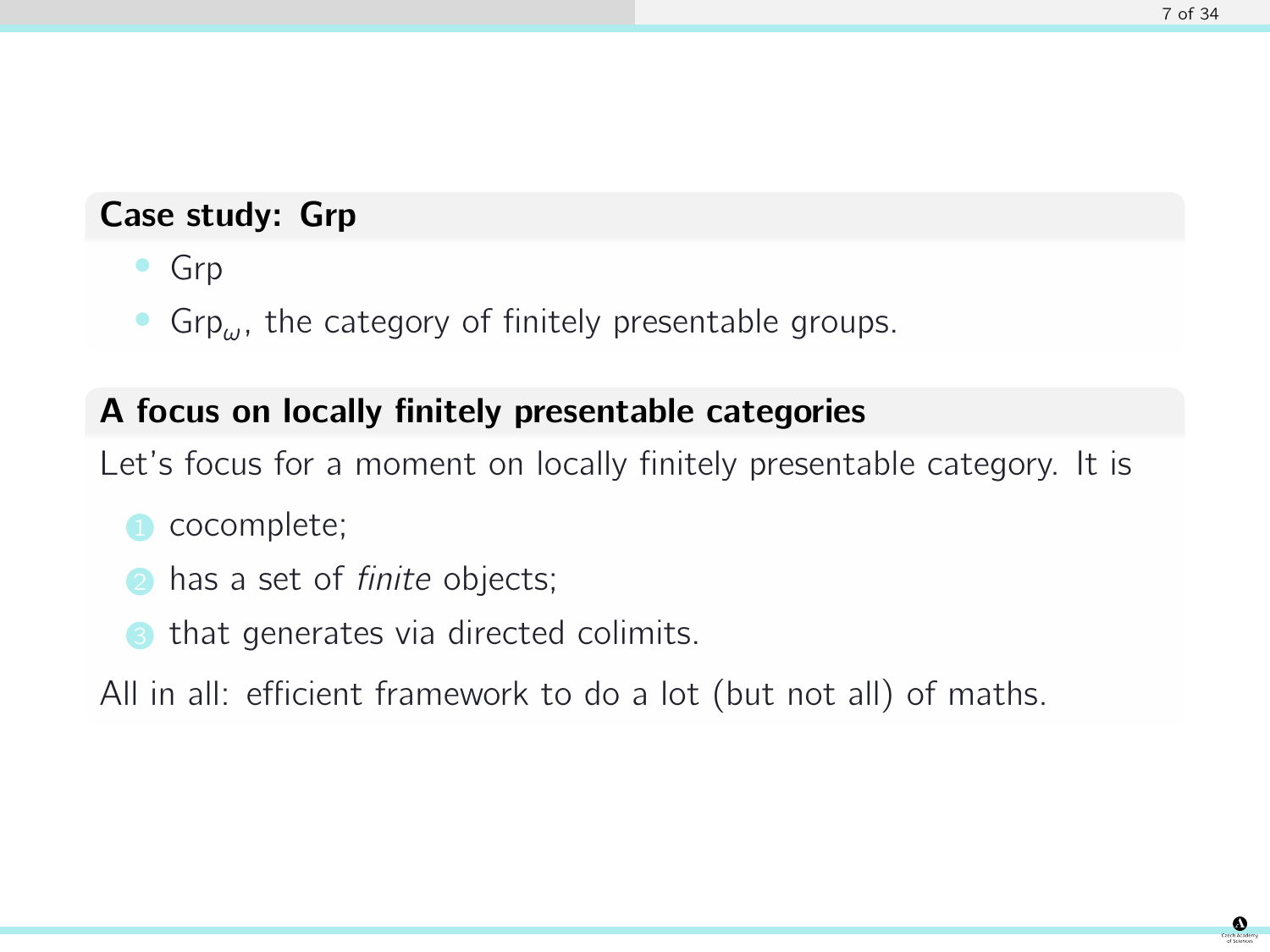# Case study: Ban

- Banach spaces and 1-lip linear operators
- Finite dimentional Banach spaces?!

Well, not really...

# A focus on locally finitely presentable categories

Let's focus for a moment on locally finitely presentable category. It is

- cocomplete;
- has a set of *finite* objects;
- that generates via directed colimits.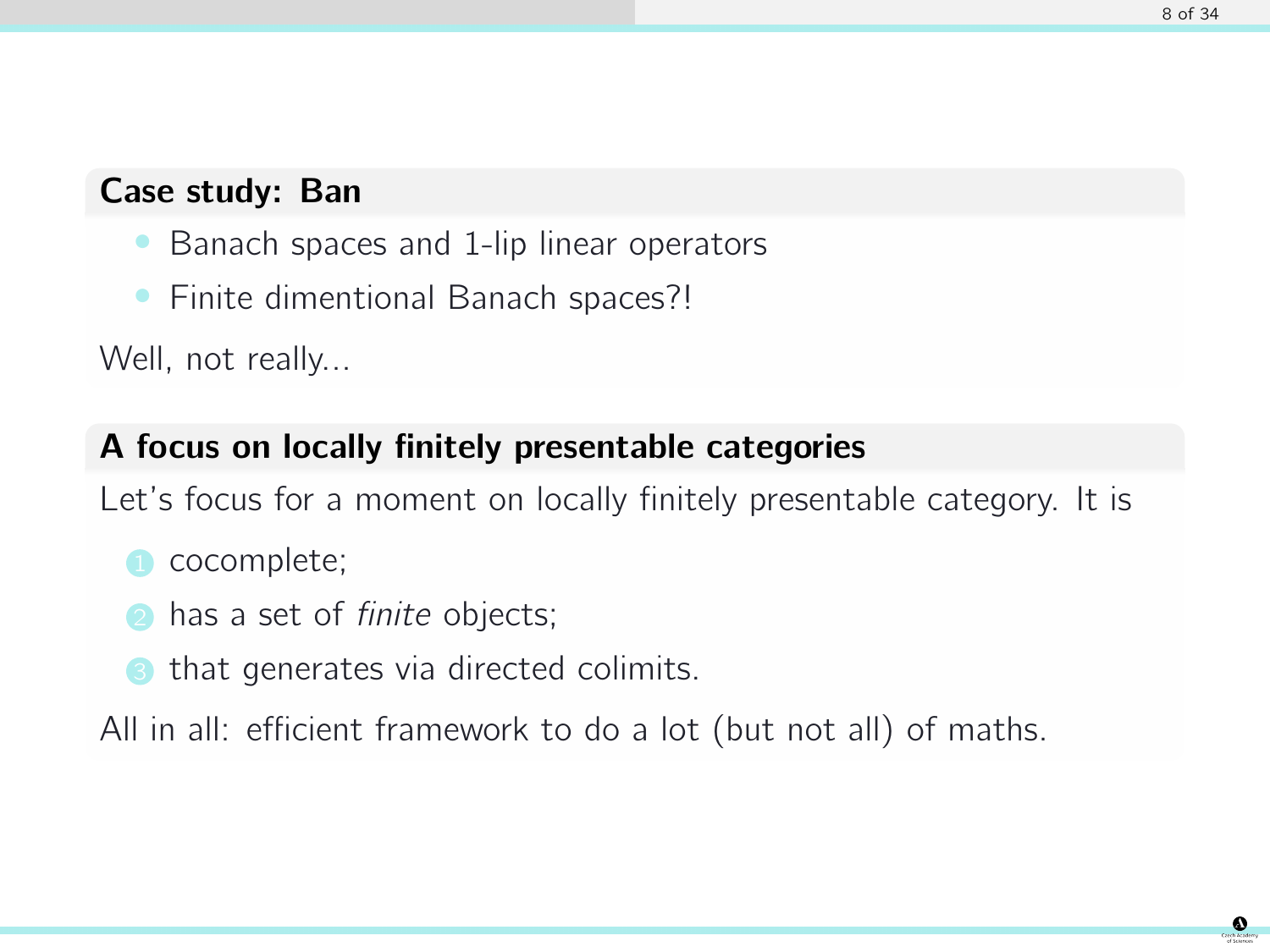### Case study: Ban

- Banach spaces and 1-lip linear operators
- Finite dimentional Banach spaces?!

Well, not really...

# Is finite presentability the right notion of finite?

Finite dimentional Banach spaces are not finitely presentable. Even from an enriched point of view.

# Back to Gabriel and Ulmer

In their book Lokal präsentierbare Kategorien, Gabriel and Ulmer introduced also the notion of **locally generated category**, a variation of the notion of locally presentable category.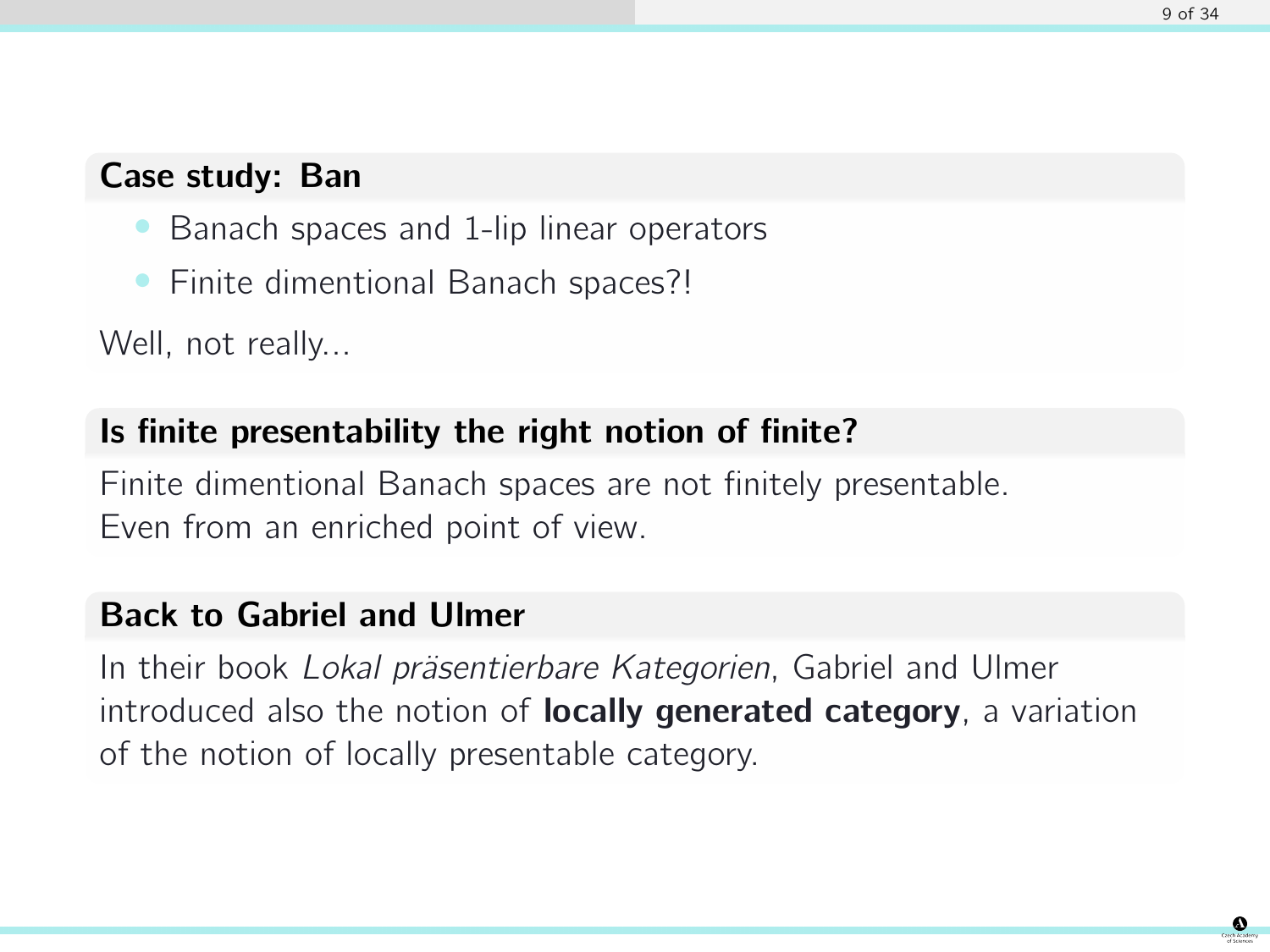# Case study: Ban

- Banach spaces and 1-lip linear operators
- Finite dimentional Banach spaces?!

Well, not really...

# Is finite presentability the right notion of finite?

Finite dimentional Banach spaces are not finitely presentable. Even from an enriched point of view.

# Back to Gabriel and Ulmer

An object  $k \in K$  is finitely generated if  $K(k, -)$  preserves directed colimits of monomorphisms.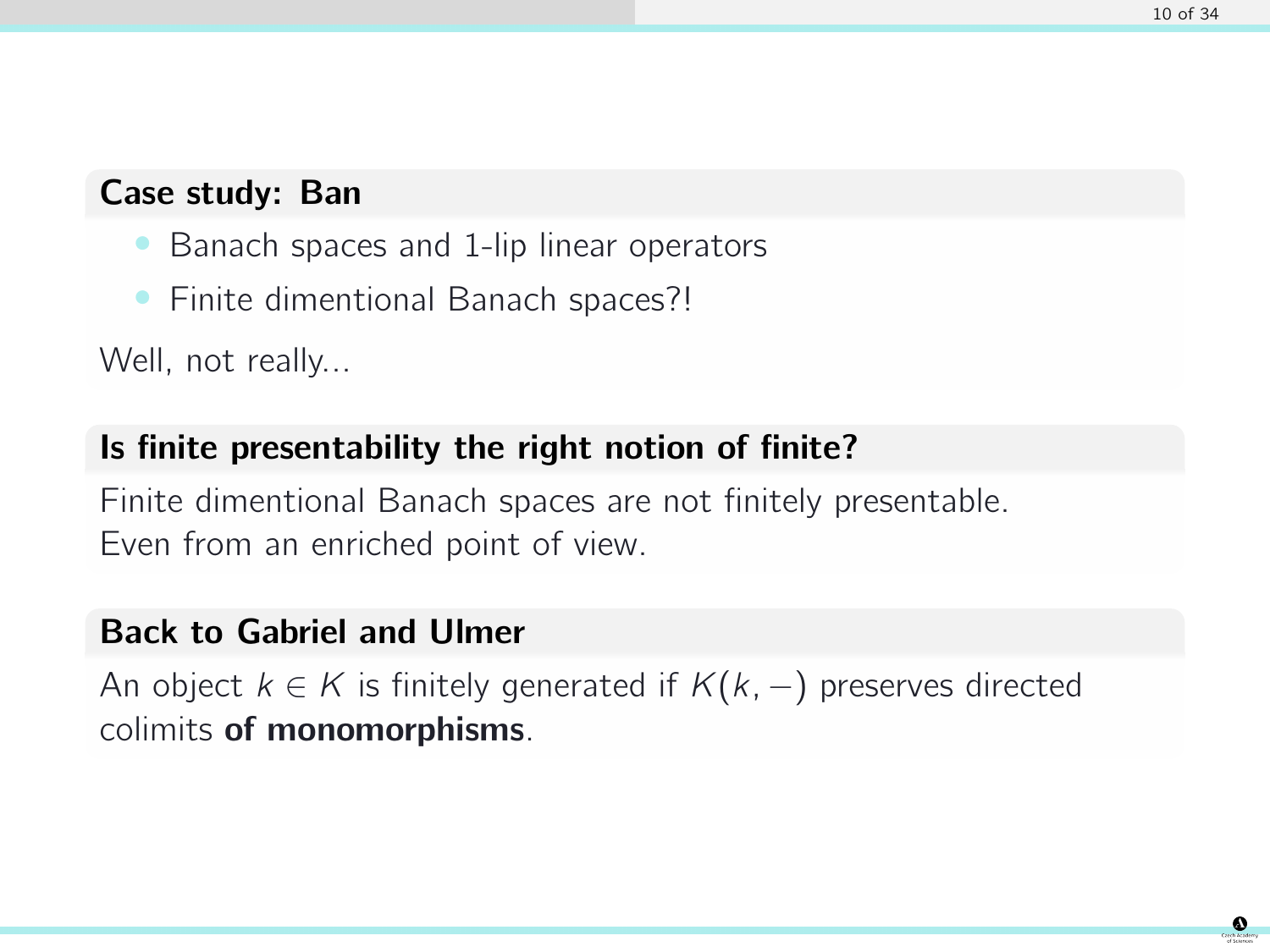# Locally generated category

A category K is locally generated if it is cocomplete and has a strong generator formed by  $\lambda$ -generated objects (and such that every such object has only a set of strong quotients).

### Thm. AR

A category is locally generated if and only if it is locally presentable.

# Achtung!

Locally  $\lambda$ -presentable  $\Rightarrow$  Locally  $\lambda$ -generated. The viceversa is **false**.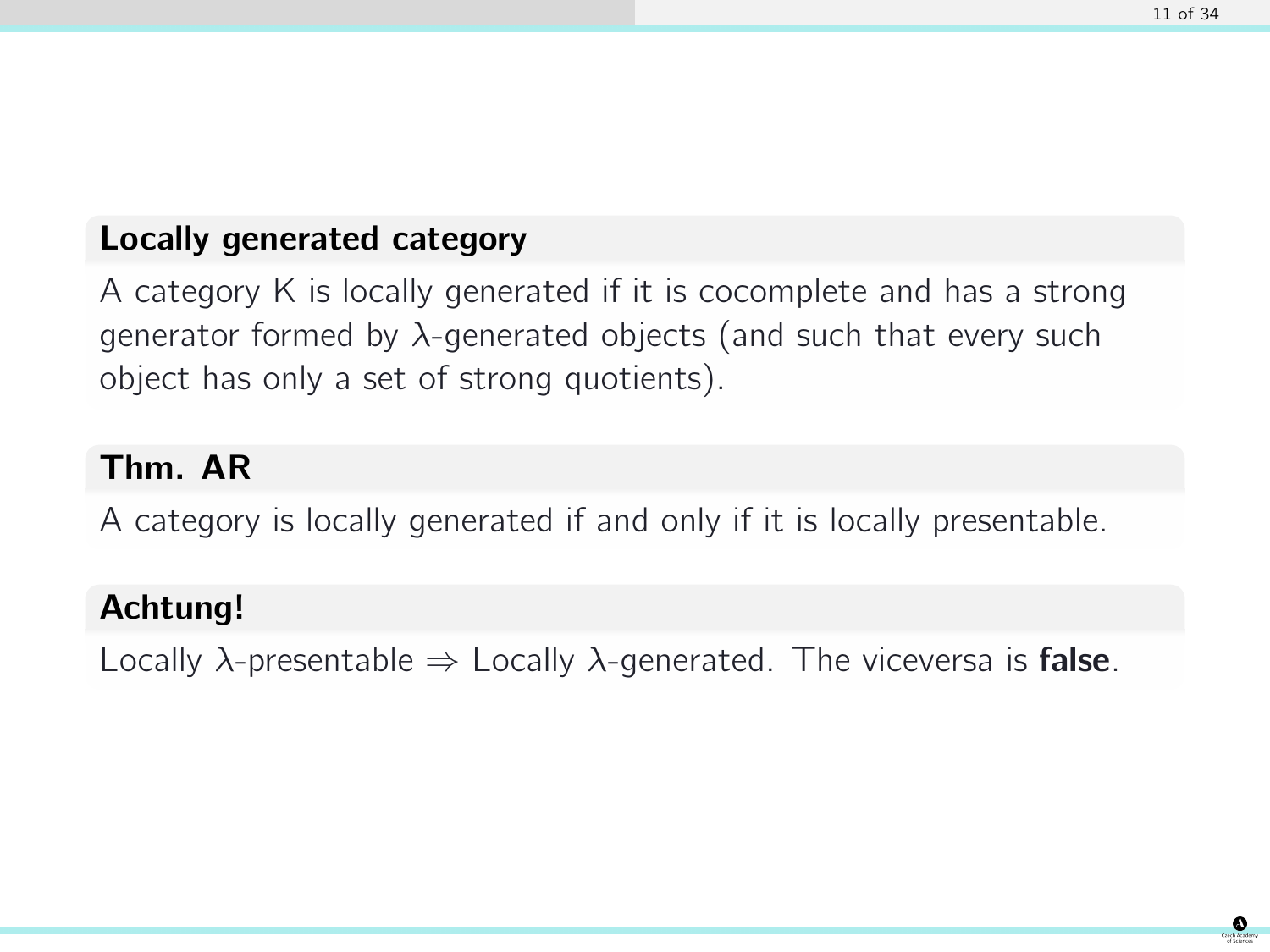# Locally generated category

A category K is locally generated if it is cocomplete and has a strong generator formed by  $\lambda$ -generated objects (and such that every such object has only a set of strong quotients).

### Thm. AR

A category is locally generated if and only if it is locally presentable.

# So...

As frameworks in which to do mathematics lg-categories are equivalent to lp-categories. But lλg-categories are more than lλp-categories.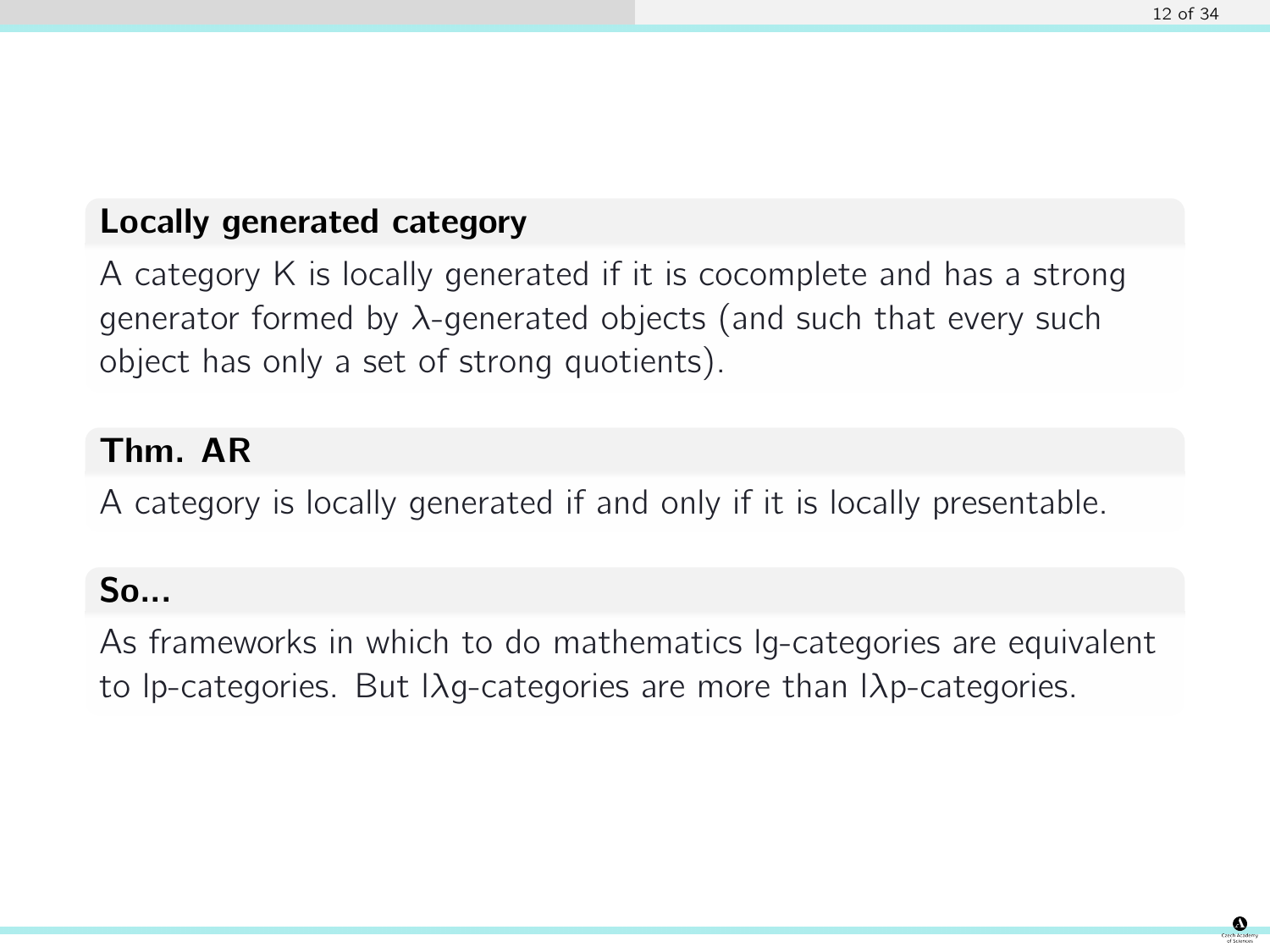# Back to Banach spaces. AR, 2019

Let  $B$  be a finite dimensional banach space. Then the **enriched** functor Ban( $B, -$ ) : Ban  $\rightarrow$  CMet preserves directed colimits of **isometries**.

So, if we want to show that Banach spaces are somehow still *locally* finitely generated we should

- Extend the theory of locally generated category to more general classes of monomorphisms.
- Enrich it.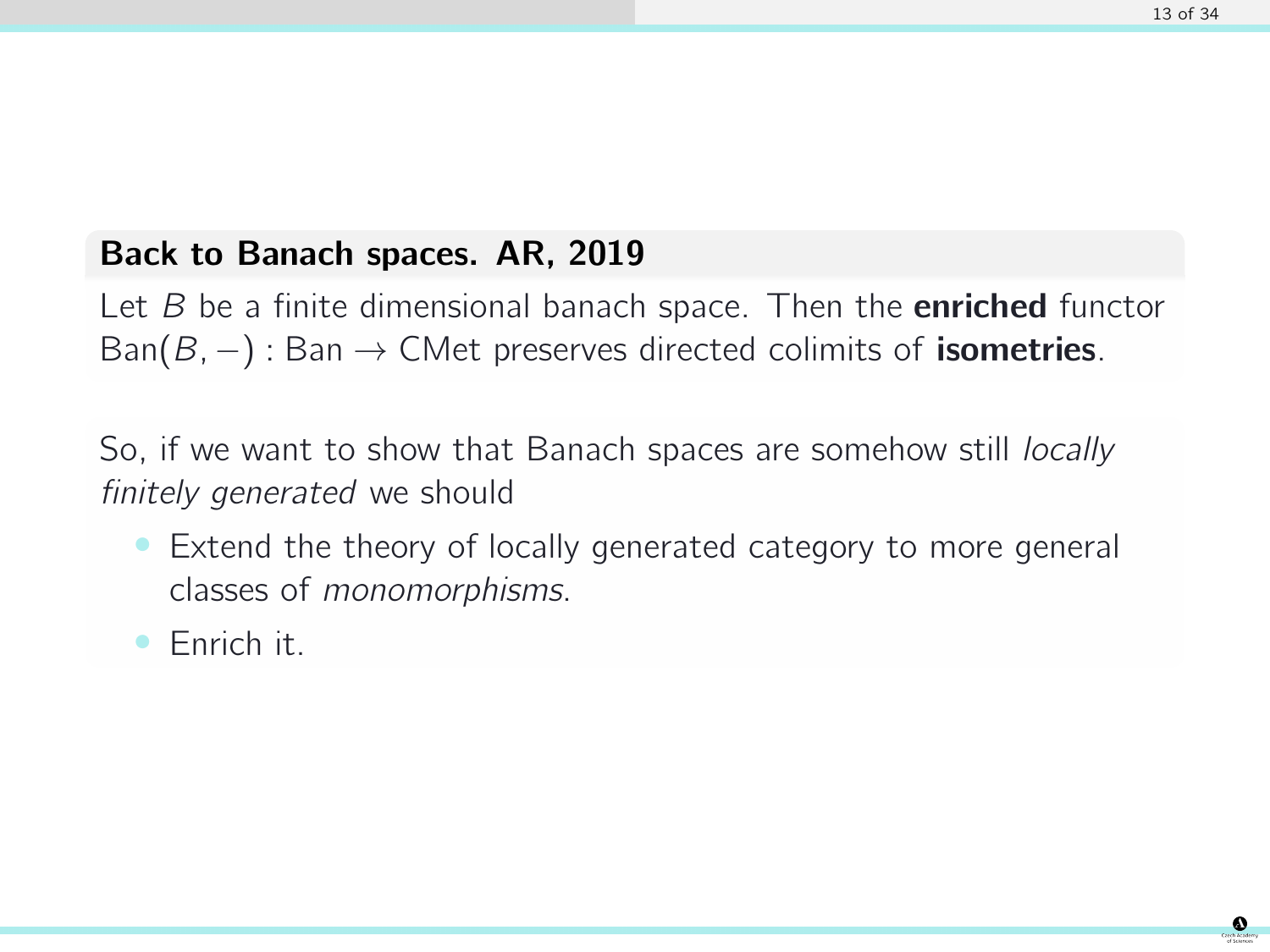### Locally generated categories

Let K be a cocomplete category with a  $\lambda$ -convenient factorization system  $(E,M)$ . We say that K is M-locally  $\lambda$ -generated if it has a set A of λ-generated objects w.r.t. M such that every object is a λ-directed colimit of objects from A and morphisms from M.

#### Two words on history...

A similar notion was already discussed by Adamek and Rosicky.

### What is this definition?

- What is a  $\lambda$ -convenient factorization system (E,M)?
- What is a  $\lambda$ -generated objects w.r.t. M?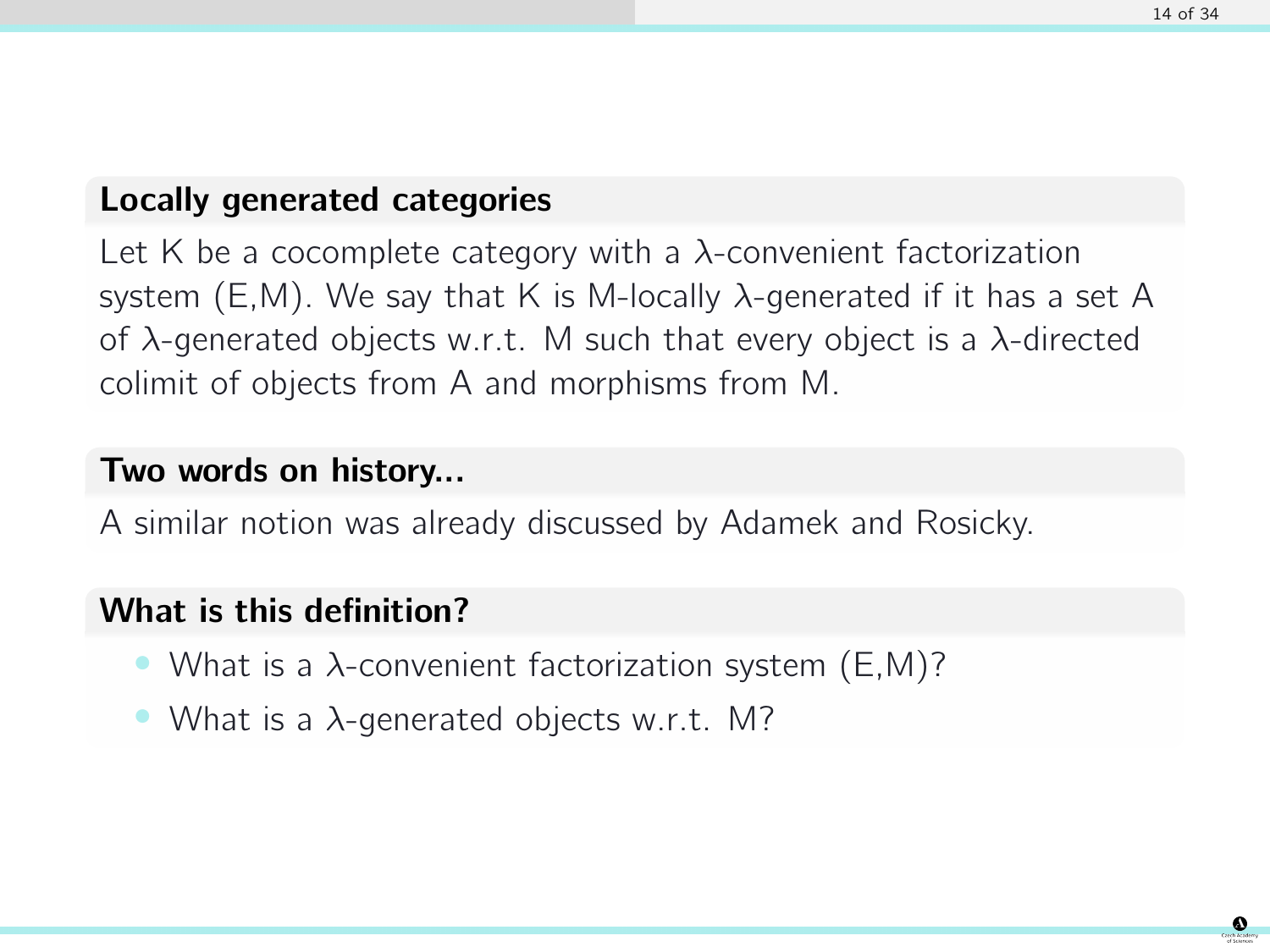# Locally generated categories

Let K be a cocomplete category with a  $\lambda$ -convenient factorization system  $(E,M)$ . We say that K is M-locally  $\lambda$ -generated if it has a set A of  $\lambda$ -generated objects w.r.t. M such that every object is a  $\lambda$ -directed colimit of objects from A and morphisms from M.

### $\lambda$ -generated objects w.r.t. M

Let K be a category with a factorization system  $(\mathcal{E}, \mathcal{M})$ . We say that an object A is  $\lambda$ -generated w.r.t. M if its hom-functor  $\mathcal{K}(A, -): \mathcal{K} \to \mathsf{Set}$  preserves  $\lambda$ -directed colimits of  $\mathcal{M}$ -morphisms.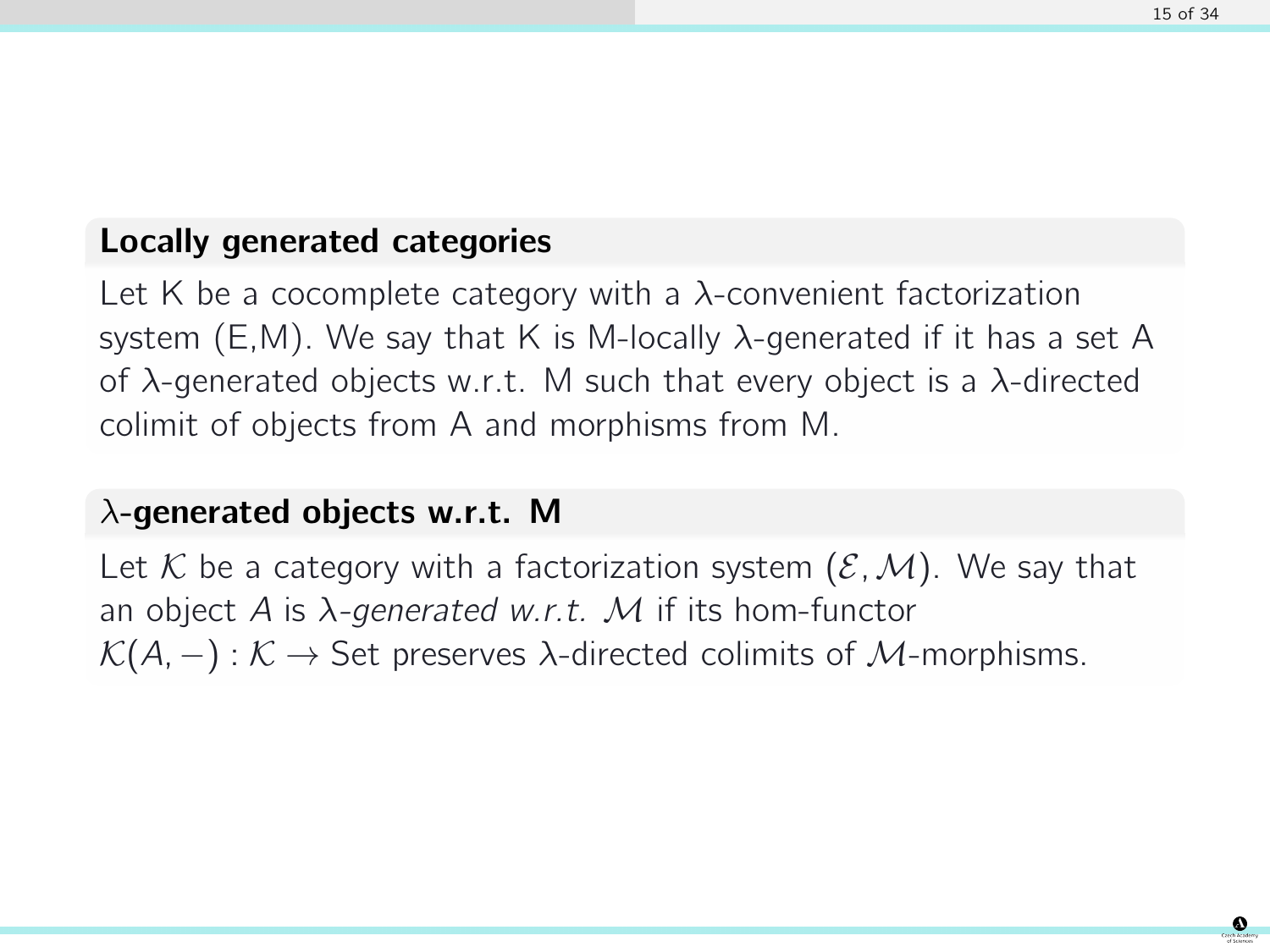# Locally generated categories

Let K be a cocomplete category with a  $\lambda$ -convenient factorization system (E,M). We say that K is M-locally  $\lambda$ -generated if it has a set A of  $\lambda$ -generated objects w.r.t. M such that every object is a  $\lambda$ -directed colimit of objects from A and morphisms from M.

# Convenient factorization system (E,M)

A factorization system  $(\mathcal{E},\mathcal{M})$  in a category K will be called λ-convenient if

- $\bullet$  K is E-cowellpowered, i.e., if every object of K has only a set of  $E$ -quotients;
- $\bullet$  M is closed under  $\lambda$ -directed colimits, i.e., every  $\lambda$ -directed colimit of  $M$ -morphisms has the property that
	- $\blacksquare$  a colimit cocone consists of  $M$ -morphisms, and
	- $\Omega$  for every cocone of M-morphisms, the factorizing morphism is in  $\mathcal{M}.$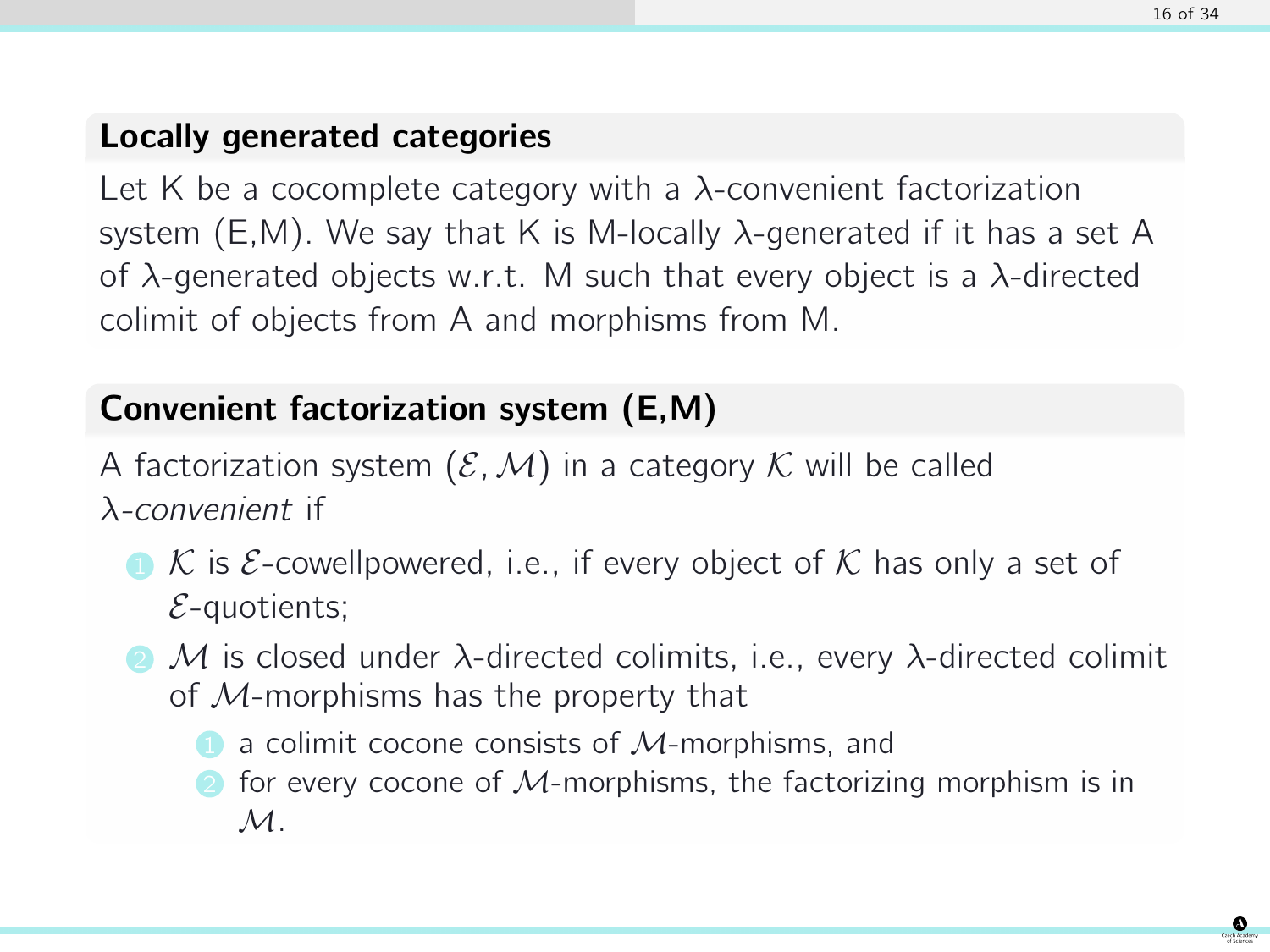### Examples of M-generated objects

- **1** For the factorization system (Iso,  $\mathcal{K}^{\rightarrow}$ ), an object is  $\lambda$ -generated w.r.t.  $K^{\rightarrow}$  iff it is  $\lambda$ -presentable.
- 2 For the factorization system  $(\mathcal{K}^{\rightarrow})$ , Iso), every object is  $\lambda$ -generated w.r.t. Iso.
- **3** For the factorization system (StrongEpi, Mono), an object is  $\lambda$ -generated w.r.t. Mono iff it is  $\lambda$ -generated.

# Examples of locally generated categories

- **1** The factorization system (Iso,  $K^{\rightarrow}$ ) is convenient and K is locally  $\lambda$ -presentable iff it is  $K^{\rightarrow}$ -locally  $\lambda$ -generated.
- $\Omega$  K is Iso-locally generated iff it is small.
- **3** In a Mono-locally  $\lambda$ -generated category  $\mathcal K$  in the sense of Gabriel and Ulmer (or AR) the factorization system (strong epi, mono) is convenient.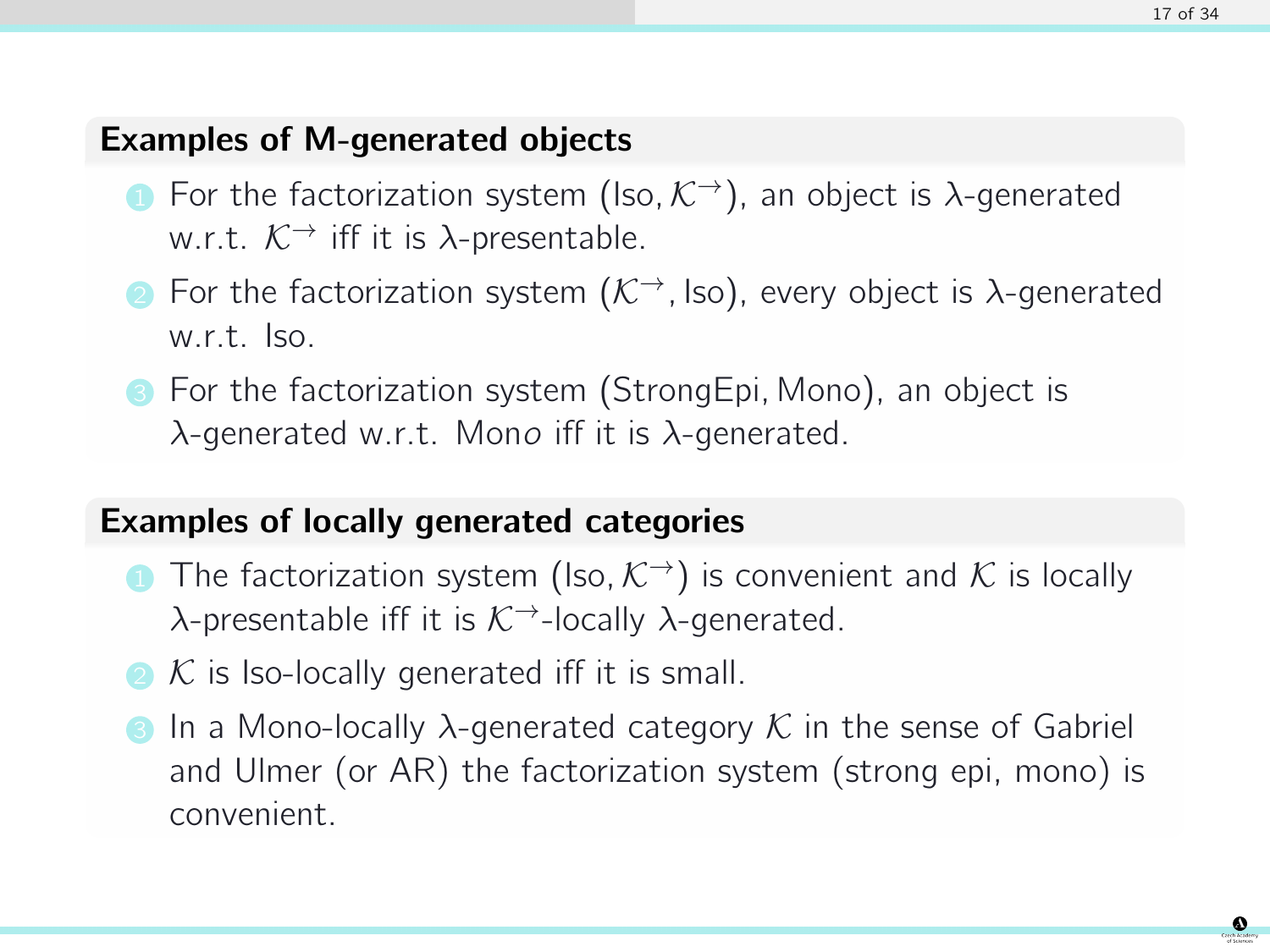# Thm

A cocomplete category K equipped with a  $\lambda$ -convenient factorization system  $(E,M)$  is M-locally  $\lambda$ -generated iff it has a strong generator formed by  $\lambda$ -generated objects w.r.t. M.

#### Thm

Let K be a M-locally  $\lambda$ -generated category where (E,M) is a proper  $\lambda$ -convenient factorization system and let T be a monad preserving λ-directed colimits of M-morphisms. Then, assuming Vopenka's principle, the category of algebras  $\text{Alg}(T)$  is locally  $\lambda$ -generated.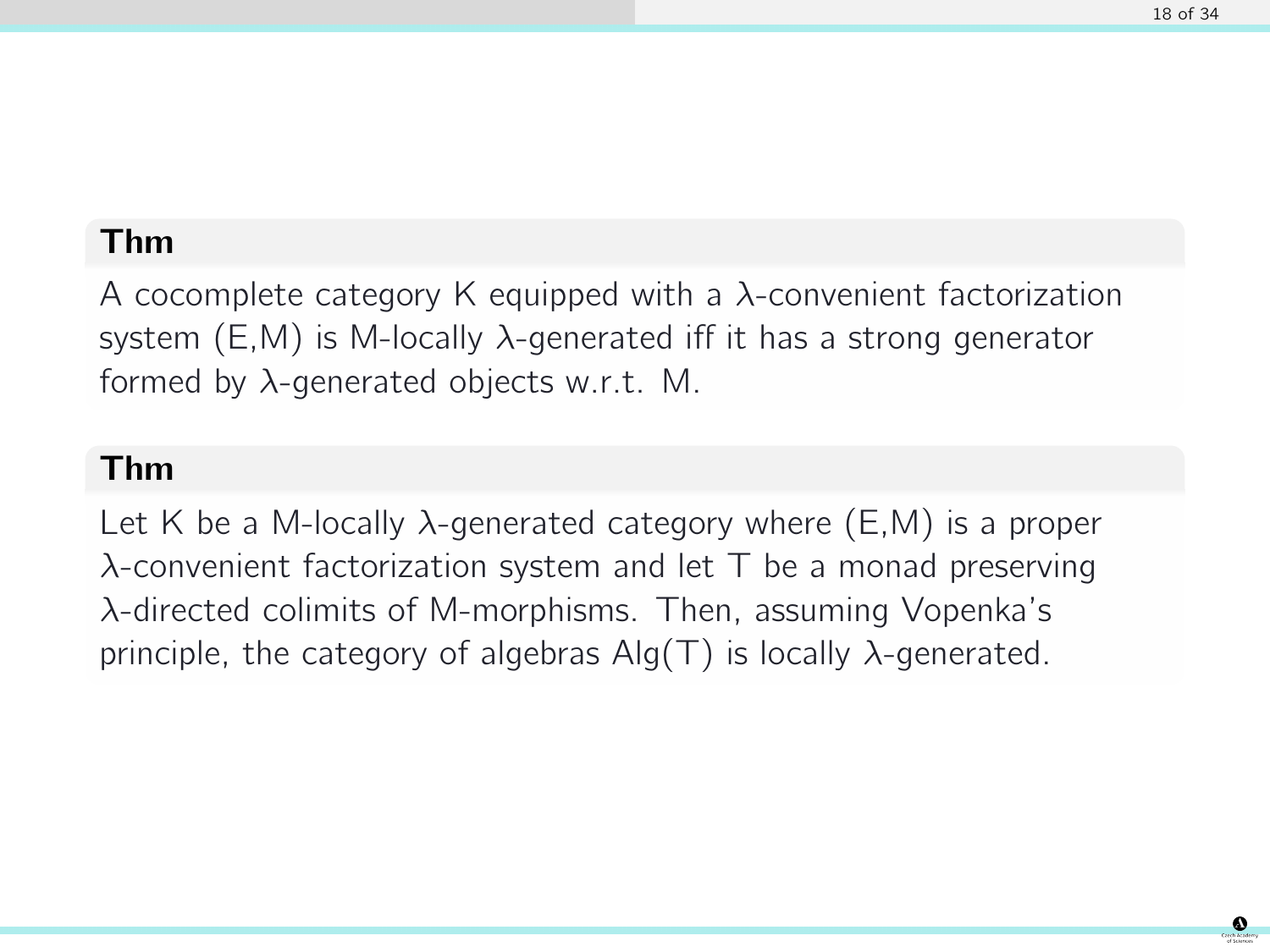# Back to la carte

- $\sqrt{\ }$  Introduce the notion of locally *M*-generated category.
- Discuss a sketch-like presentation: the notion of nest.
- **2** Generalize to enriched categories.
- Application: Banach spaces.

# Achtung

Don't worry, this was the longest part of the talk.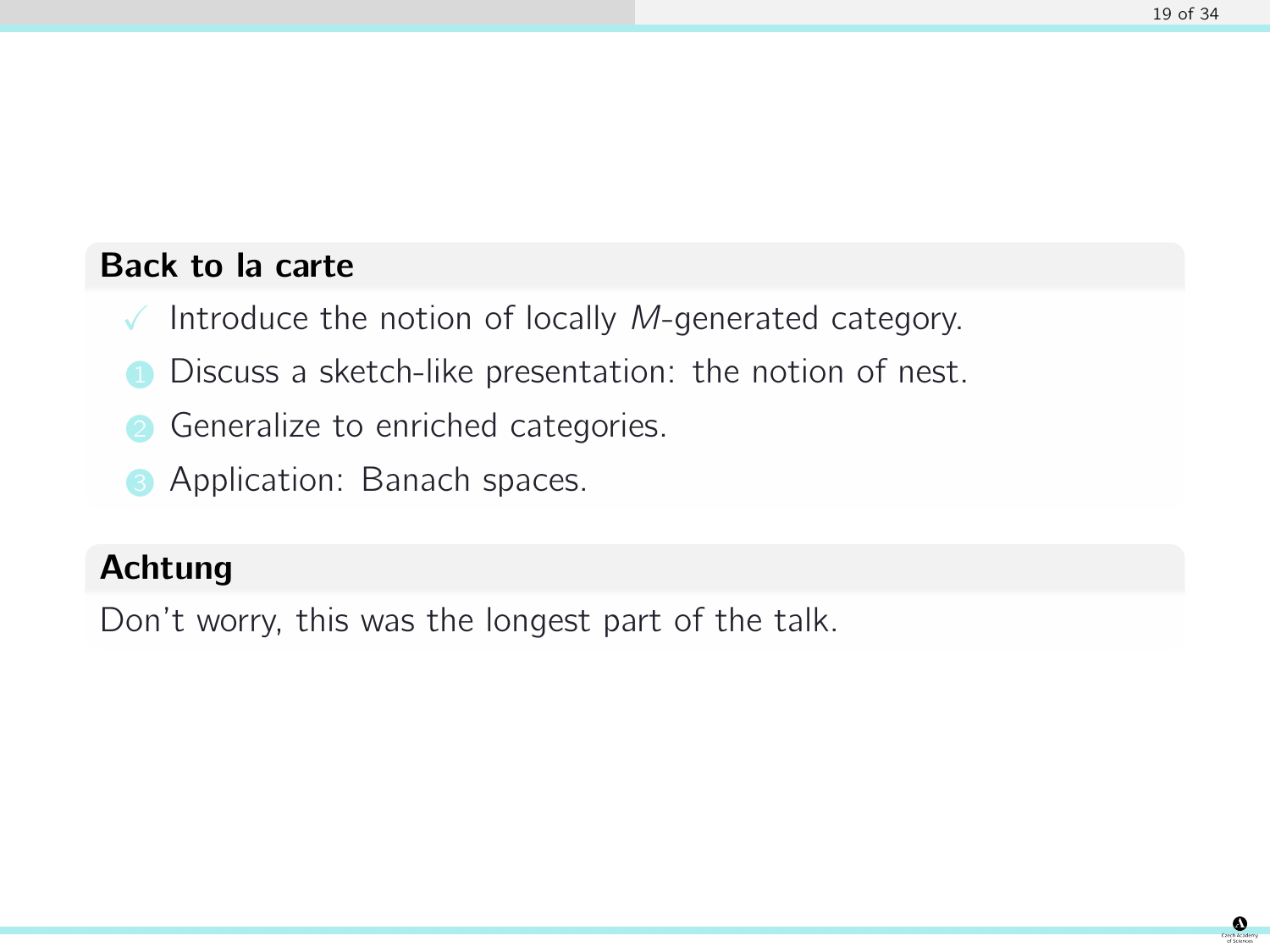# From a logical point of view: Axiomatizations.

Locally presentable categories are axiomatized by ess. algebraic theories. Locally presentable categories are axiomatized by finite limits theories. Locally presentable categories are sketched by finite limits sketches. Locally presentable categories are captured by categories with finite limits.

Locally presentable categories can be reconstructed from their presentable objects.

# Motto

Categories with finite limits offer a categorical presentation of essentially algebraic theories.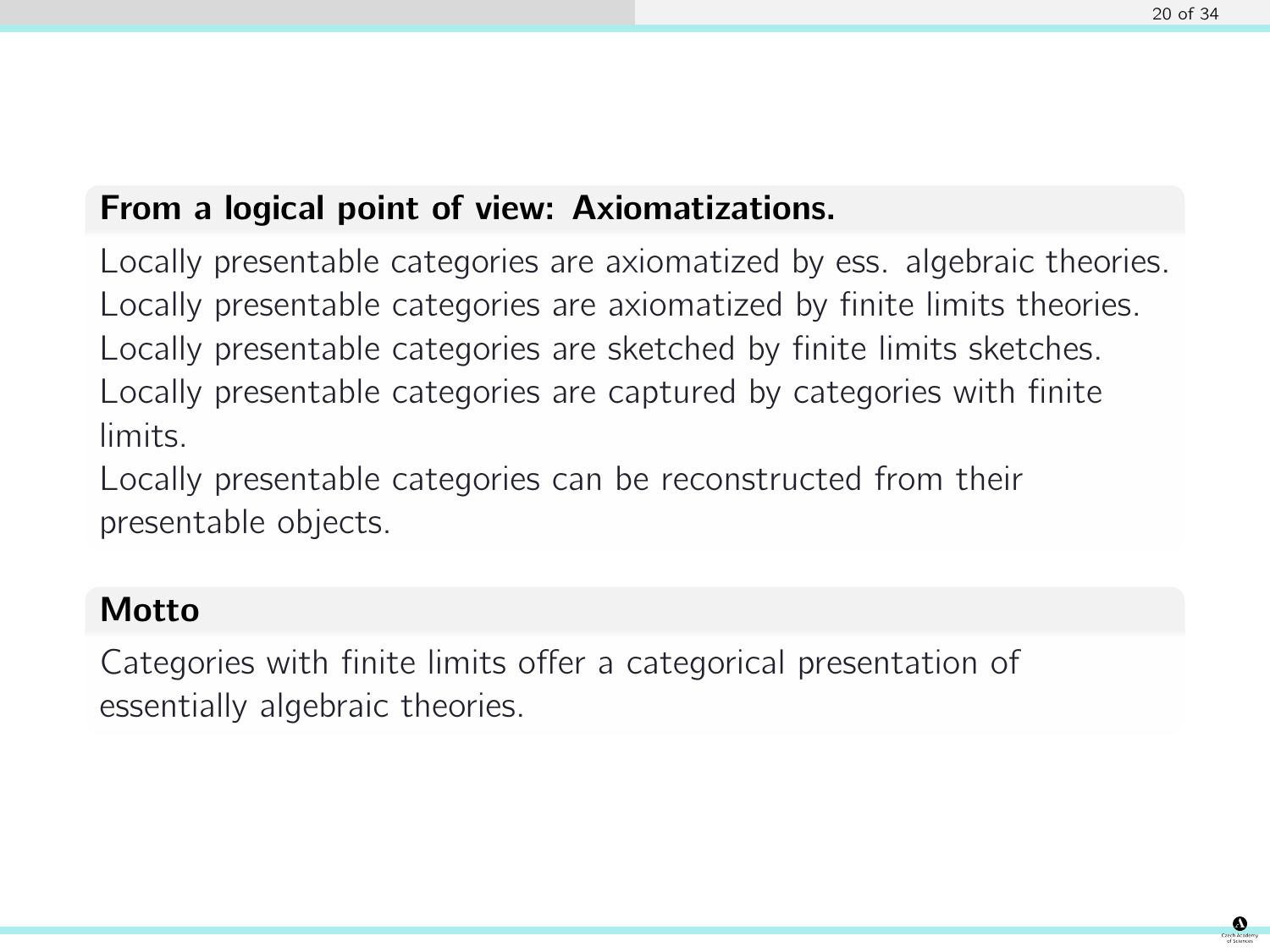# Motto

Categories with finite limits offer a categorical presentation of essentially algebraic theories.

### Thm

Let K be a locally (finitely) presentable category. Then

 $K \simeq \text{Lex}(K_{\omega}^{\circ}, \text{Set}).$ 

Where  $K_{\omega}$  is the full subcategory of finitely presentable objects.

#### Rem

This makes sense because  $\mathcal{K}_{\omega}^{\circ}$  is a category with finite limits.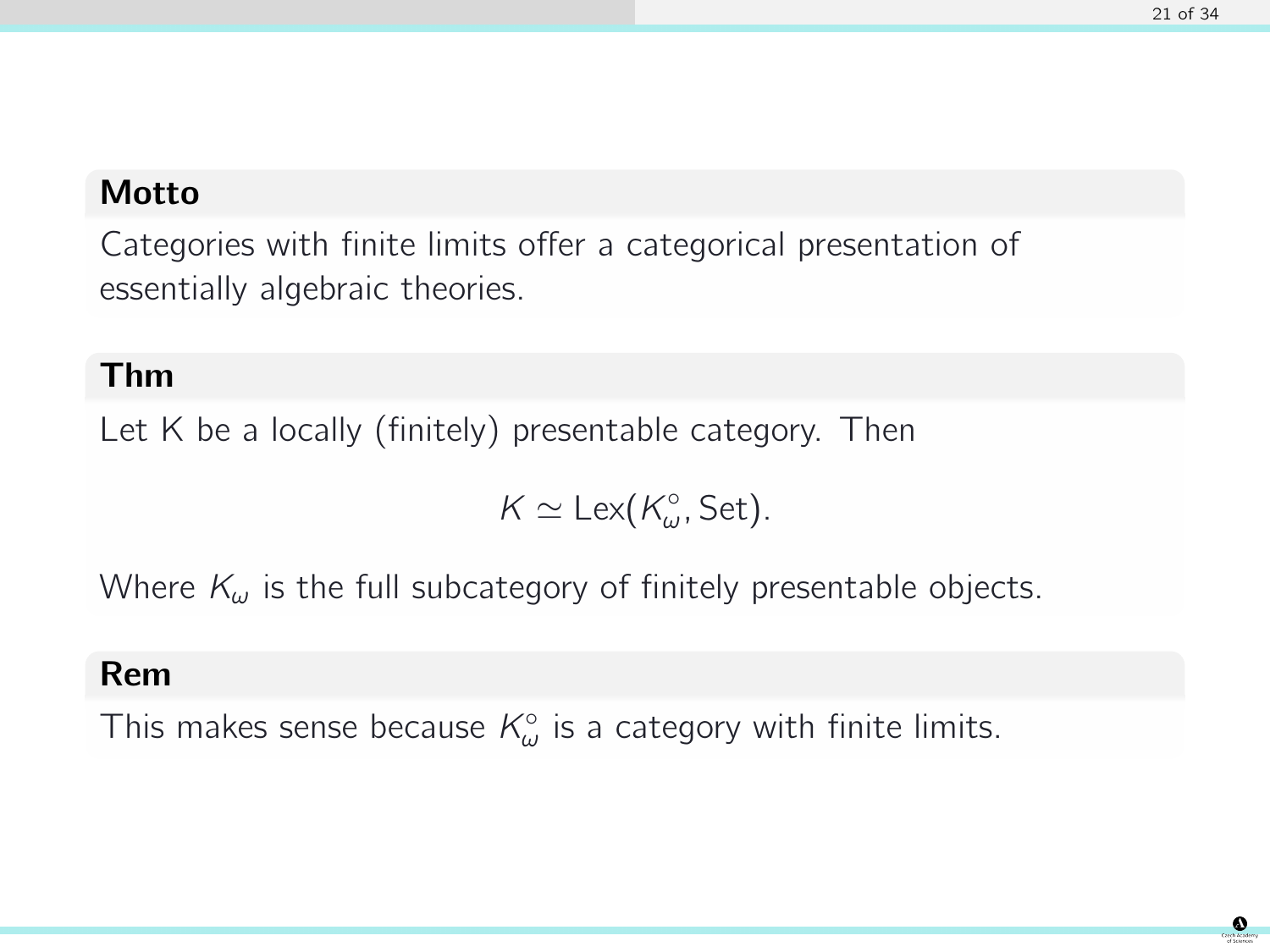# Motto

Categories with finite limits offer a categorical presentation of essentially algebraic theories.

# Thm

Let K be a locally (finitely) presentable category. Then

 $K \simeq \text{Lex}(K_{\omega}^{\circ}, \text{Set}).$ 

Where  $K_{\omega}$  is the full subcategory of finitely presentable objects.

# Goal

We wanted a similar result for locally generated categories.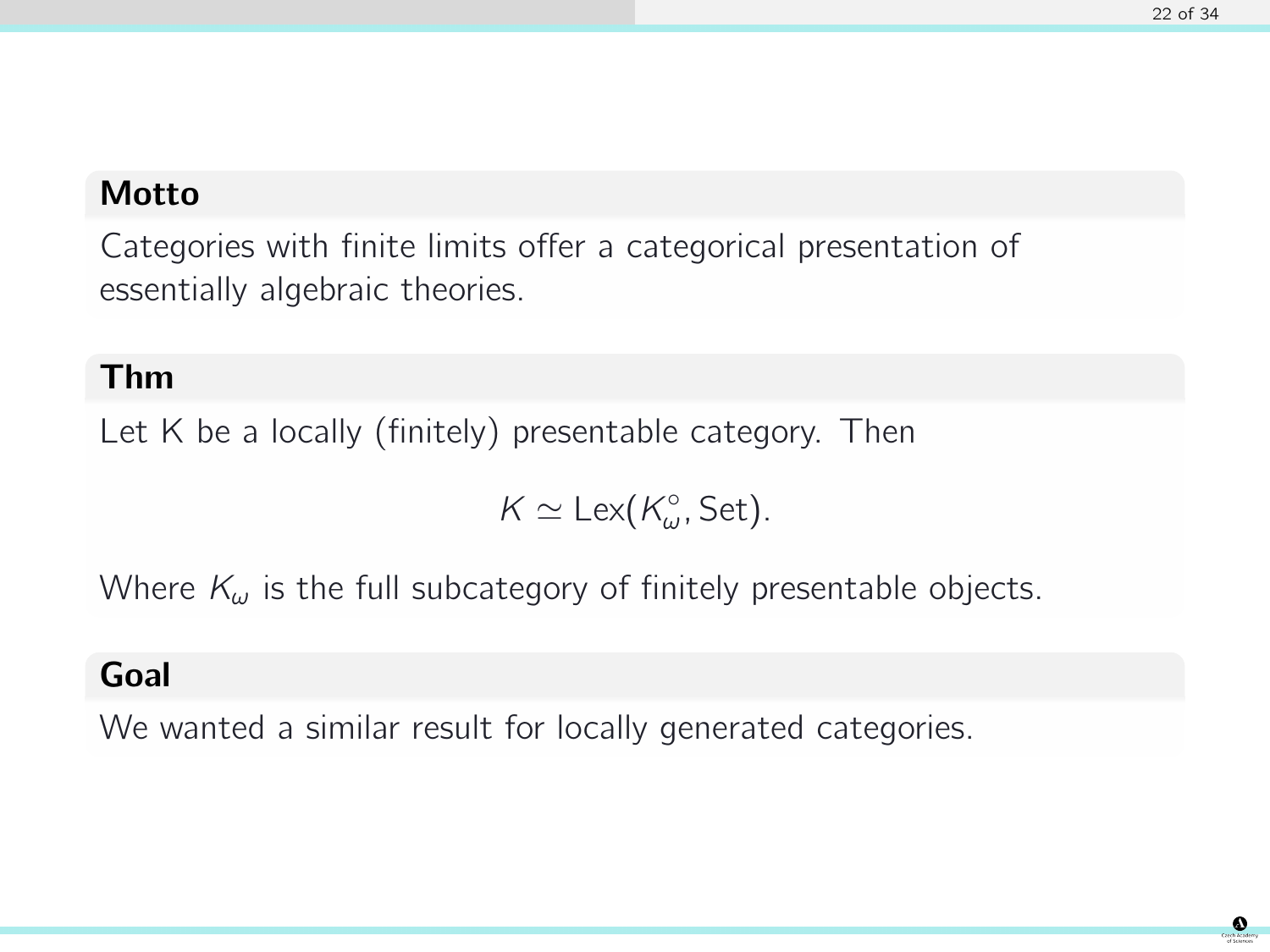# Nest

A  $\lambda$ -nest is a category C with factorization system (E,M) such that

- $\bigcap$  C has  $\lambda$ -small limits;
- **2** multiple pullbacks of M-morphisms.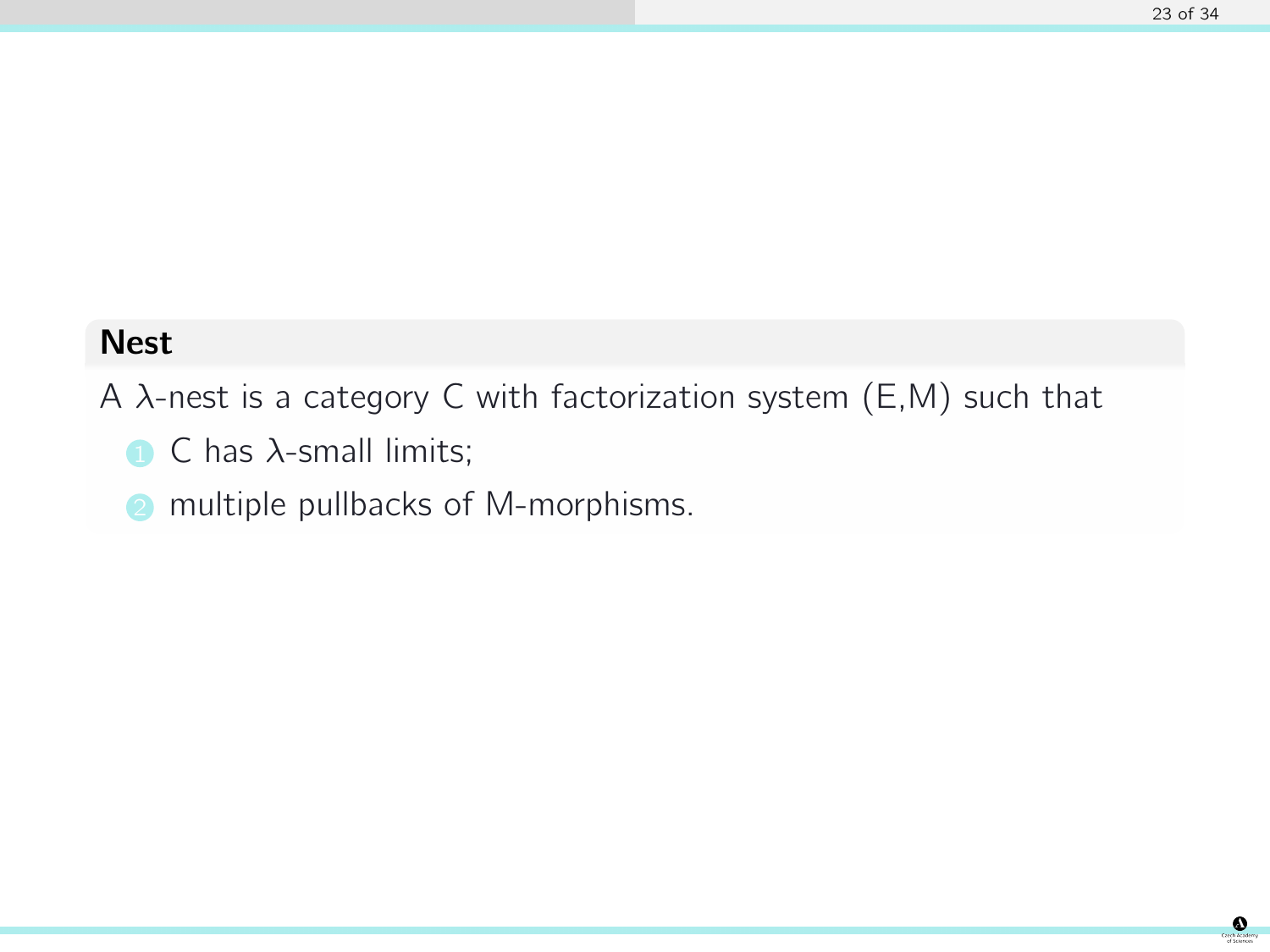A multiple pullback  $P$  is a limit of a diagram consisting of morphisms  $f_i: A_i \to A$ ,  $i \in I$ . We can well-order I as  $\{i_0, i_1, \ldots, i_j \ldots\}$  and form pullbacks  $P_i$  as follows:  $P_0$  is the pullback



Then  $P_1$  is the pullback



We proceed by recursion and in limit steps we take limits. In this way, we transform multiple pullbacks to limits of smooth well-ordered chains (smooth means that in limit steps we have limits).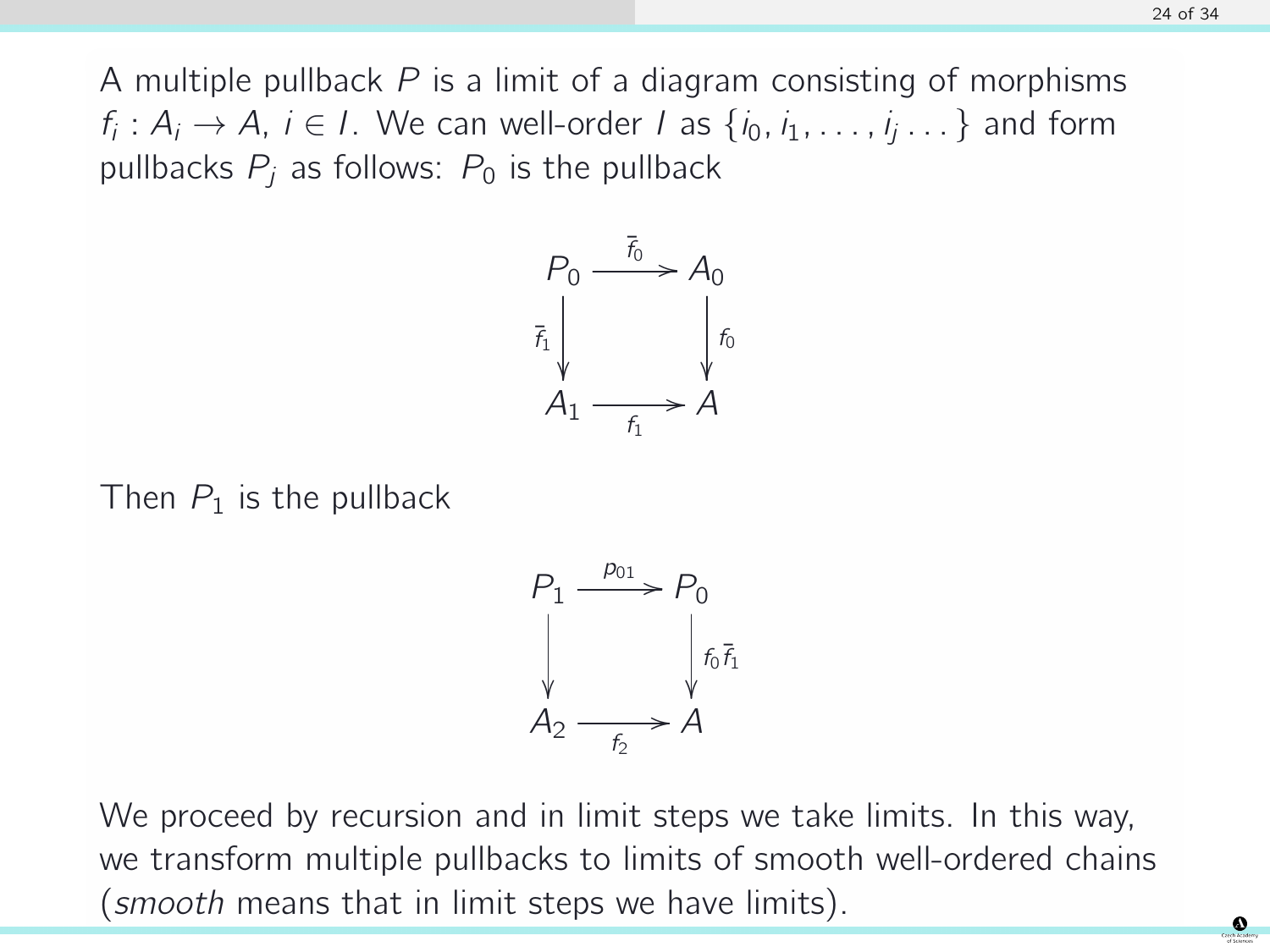# **Nest**

A  $\lambda$ -nest is a category C with factorization system (E,M) such that

- $\bigcap$  C has  $\lambda$ -small limits;
- multiple pullbacks of M-morphisms.

# Model of a nest

A model of a  $\lambda$ -nest is functor  $C \rightarrow$  Set preserving  $\lambda$ -small limits and multiple pullbacks of M-morphisms.

# Thm

Let  $(K, (E, M))$  be a M-locally finitely generated category.  $K^{\circ}_{\omega}$  has a structure of  $\omega$ -nest and the factorization system is induced by that of K.

# Thm

Let  $K$  be a M-locally finitely generated category. Then,

 $K \simeq \mathsf{Mod}(K_\omega)$ .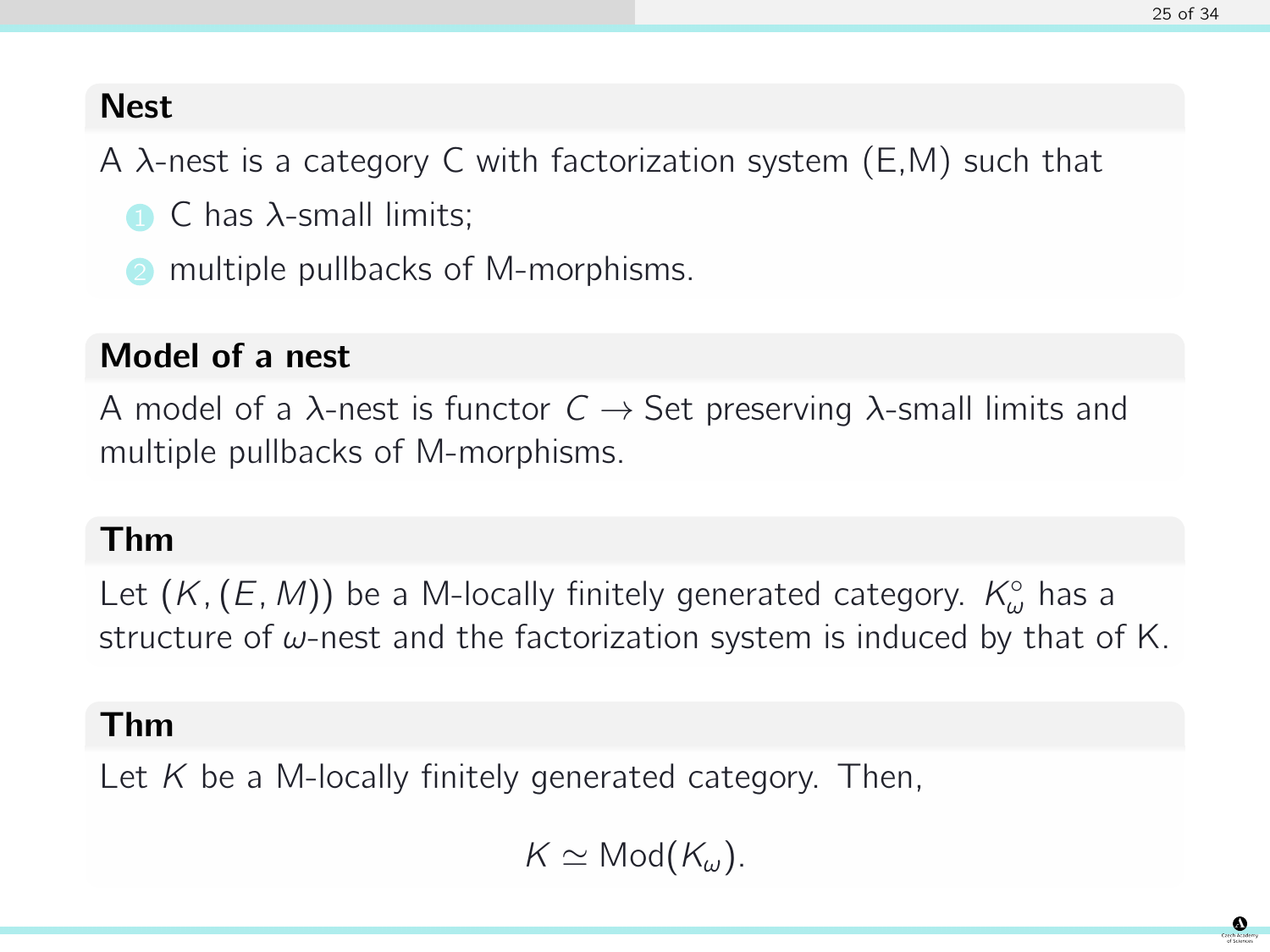# Thm

Let  $K$  be a M-locally finitely generated category. Then,

 $K \simeq \mathsf{Mod}(K_\omega).$ 

# Rem

In the paper we offer a complete Gabriel-Ulmer duality for nests and locally generated categories.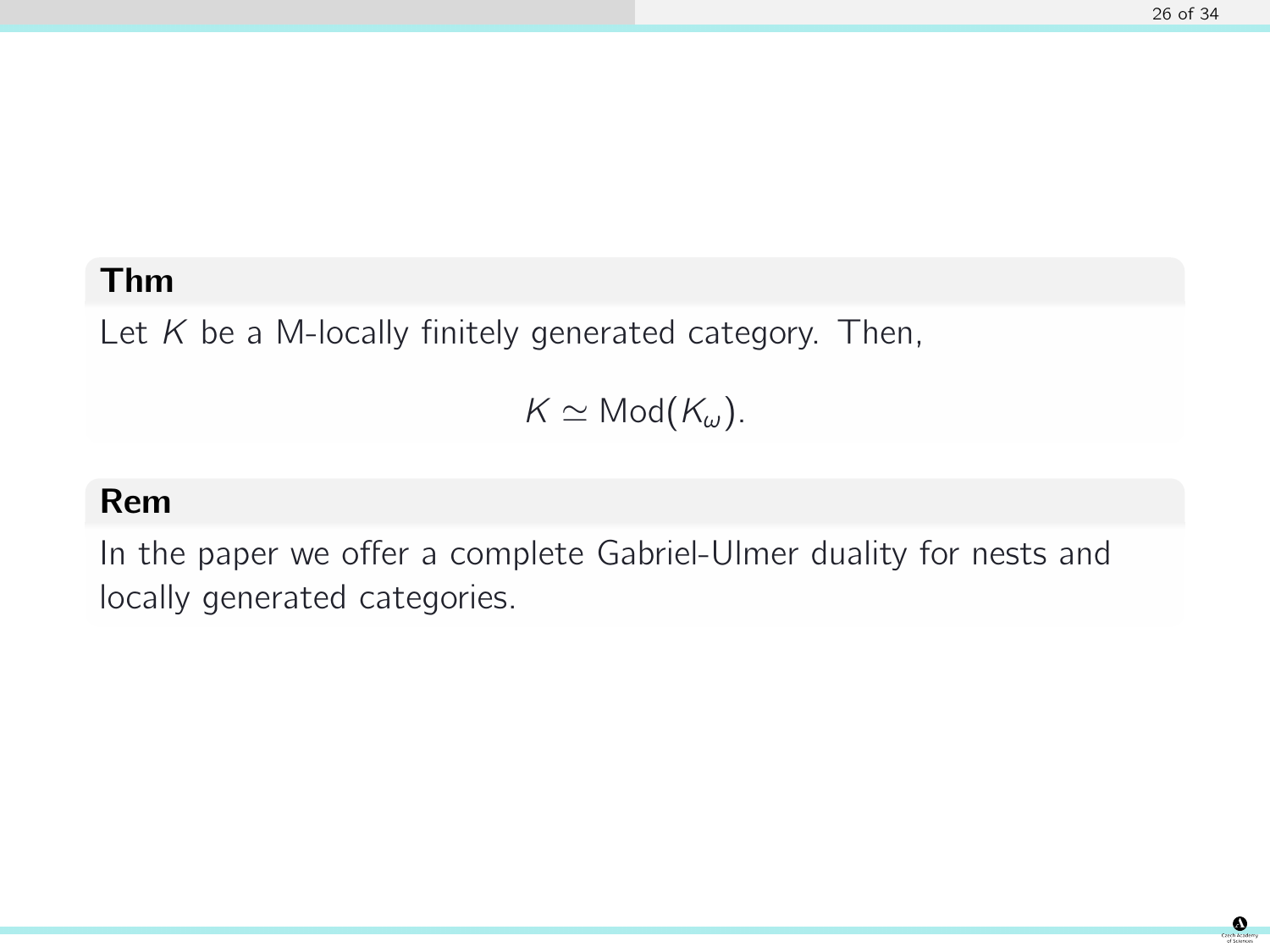# Já si dám...

- $\sqrt{\ }$  Introduce the notion of locally *M*-generated category.
- $\sqrt{\phantom{a}}$  Discuss a sketch-like presentation: the notion of nest.
- **1** Generalize to enriched categories.
- Application: Banach spaces.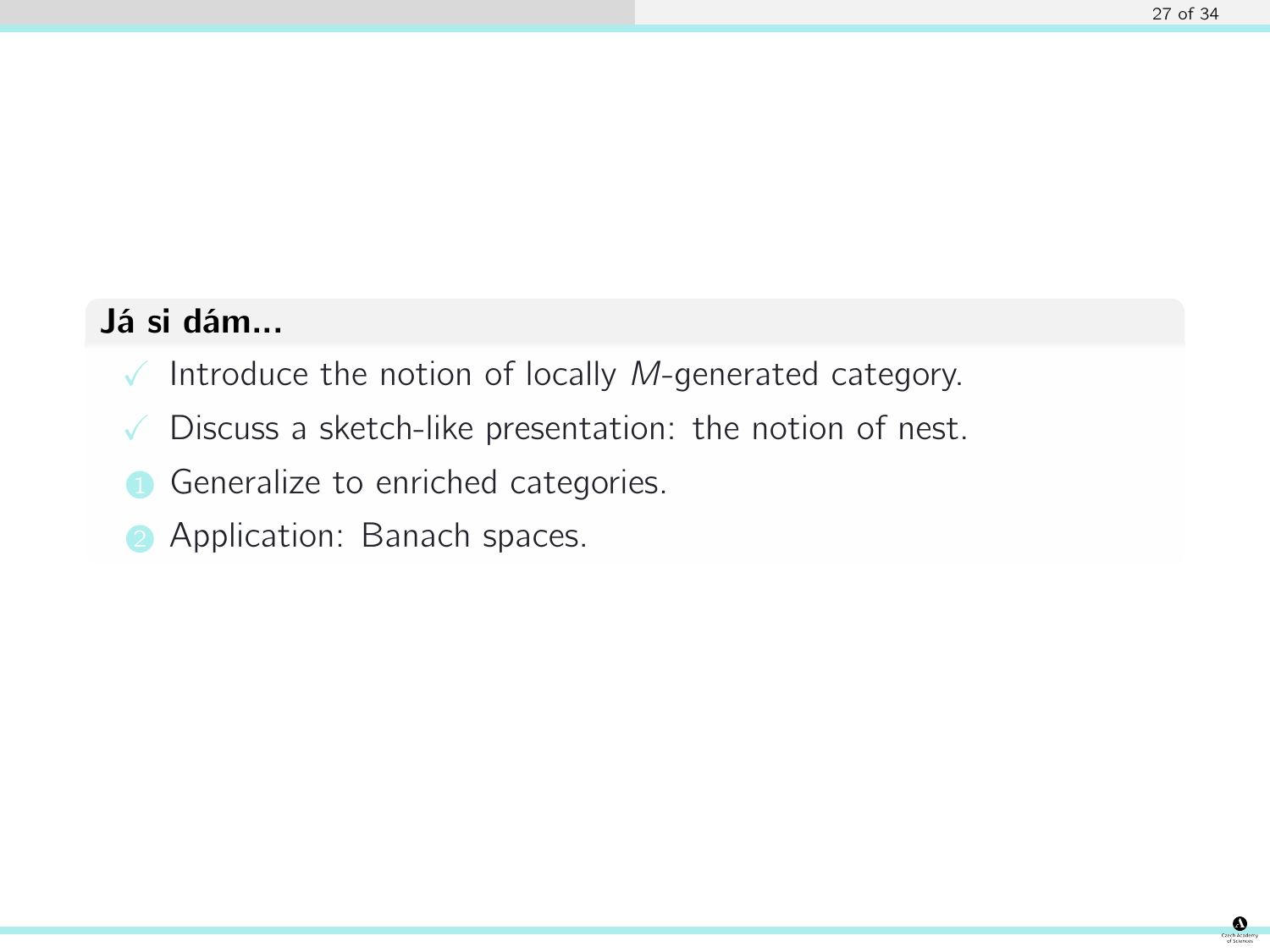The notion of enriched factorization system can be defined for every enriched category.

# Enriched factorization systems

For us what matters is that in a tensored V-category K, V-factorization systems are precisely factorization systems (E,M) in  $K_0$  such that E is closed under tensors.

# Convenient enriched factorization systems

A V-factorization system  $(\mathcal{E}, \mathcal{M})$  in a tensored V-category  $\mathcal{K}$  is called λ-convenient if it is λ-convenient as an (ordinary) factorization system.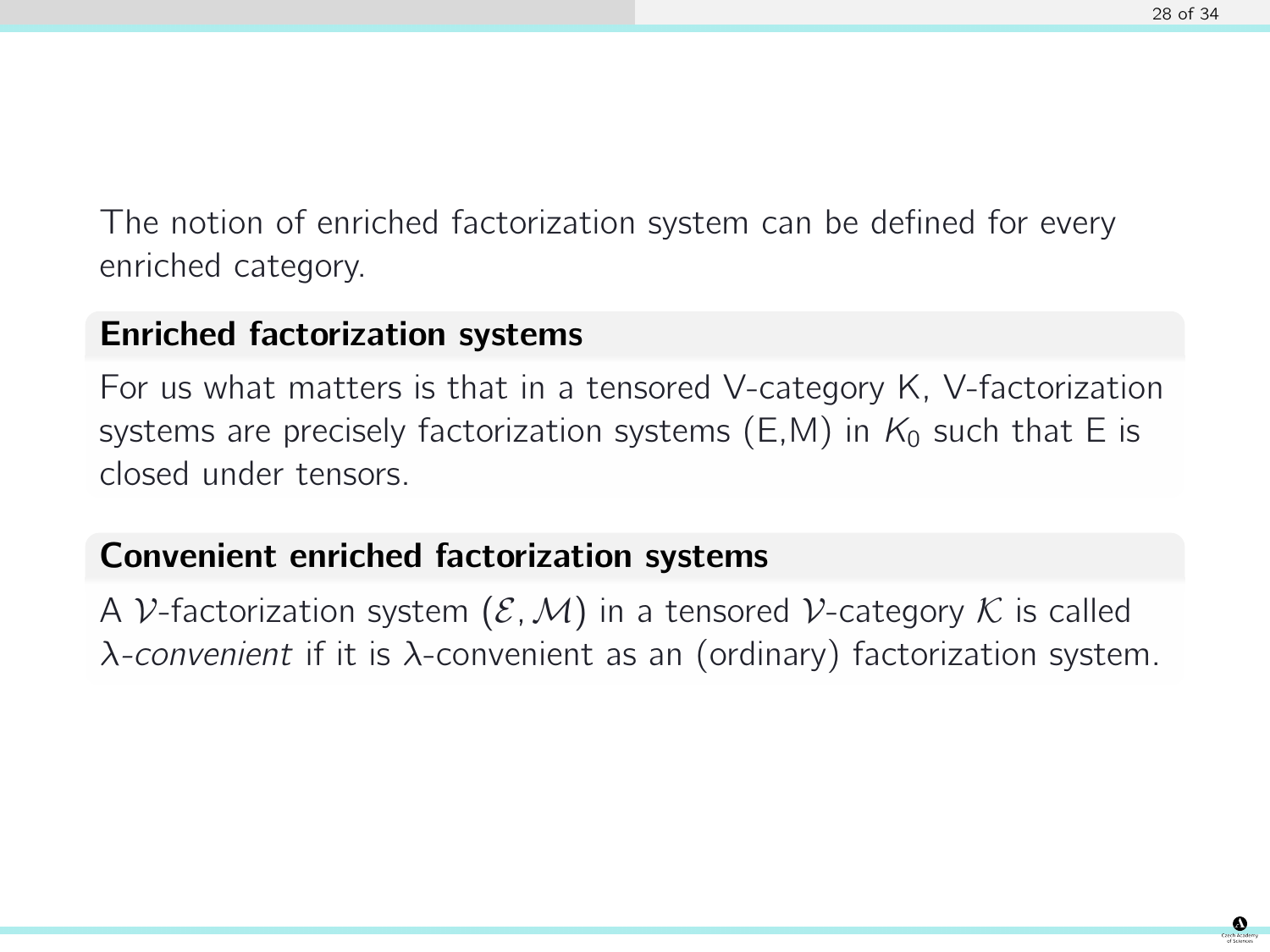### $\lambda$ -generated objects

Let K be a V-category with a V-factorization system  $(\mathcal{E}, \mathcal{M})$  and  $\lambda$  a regular cardinal. We say that an object A is  $\lambda$ -generated w.r.t. M if its hom-functor  $\mathcal{K}(A, -): \mathcal{K} \to \mathcal{V}$  preserves  $\lambda$ -directed colimits of  $M$ -morphisms.

# Enriched M-locally  $\lambda$ -generated category

Let K be a cocomplete V-category with a  $\lambda$ -convenient V-factorization system  $(\mathcal{E},\mathcal{M})$  where  $\lambda$  a is regular cardinal. We say that K is  $M$ -locally  $\lambda$ -generated if it has a set  $\mathcal A$  of  $\lambda$ -generated objects w.r.t. M such that every object is a  $\lambda$ -directed colimit of objects from  $\mathcal A$  and morphisms from M.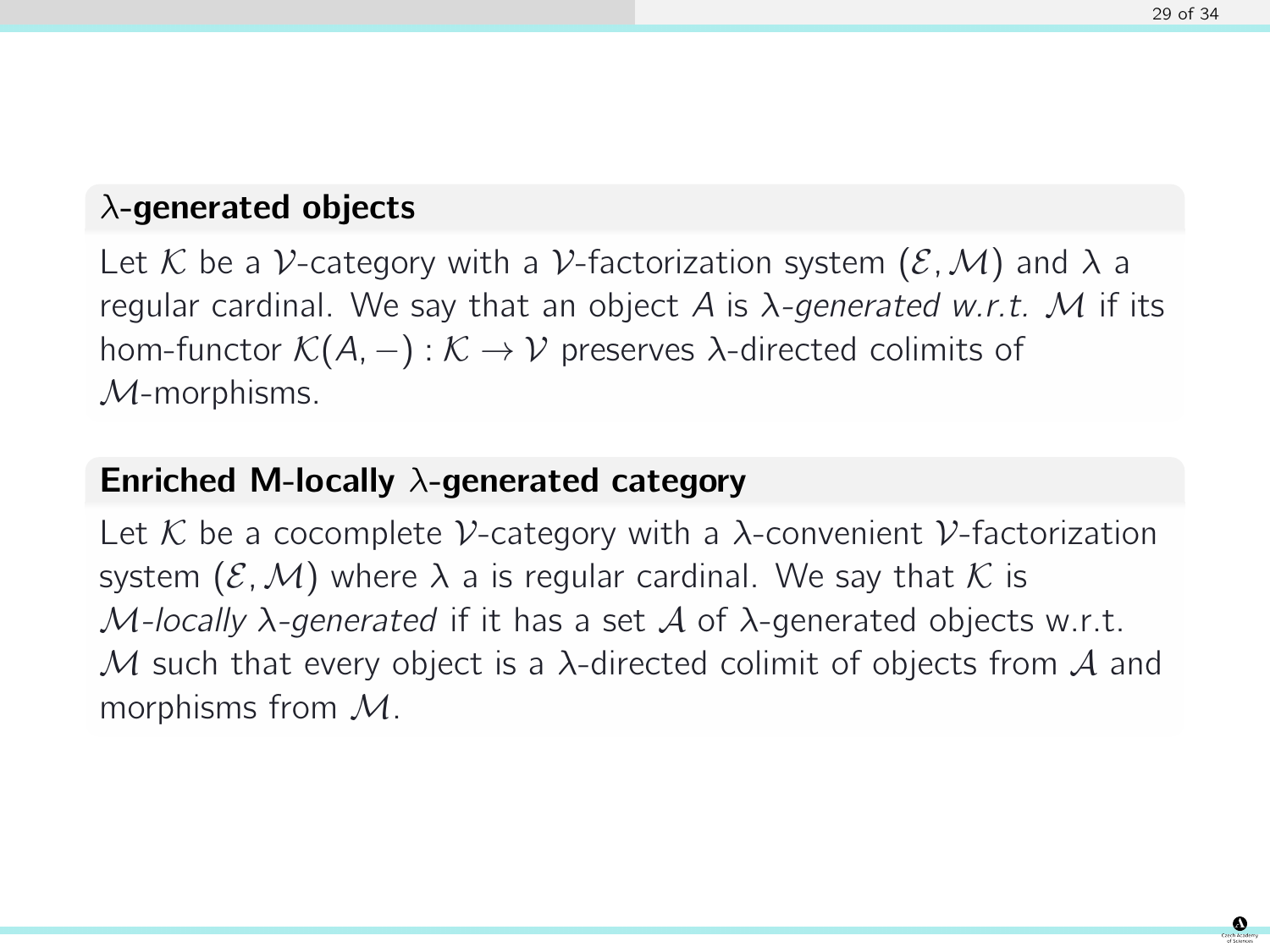### Enriched M-locally  $\lambda$ -generated category

Let K be a cocomplete V-category with a  $\lambda$ -convenient V-factorization system  $(\mathcal{E},\mathcal{M})$  where  $\lambda$  a is regular cardinal. We say that K is  $M$ -locally  $\lambda$ -generated if it has a set  $\mathcal A$  of  $\lambda$ -generated objects w.r.t. M such that every object is a  $\lambda$ -directed colimit of objects from A and morphisms from M.

#### Thm

Assume that V is a locally  $\lambda$ -presentable category. Then a cocomplete V-category K equipped with a  $\lambda$ -convenient V-factorization system  $(\mathcal{E},\mathcal{M})$  is M-locally  $\lambda$ -generated iff its underlying category  $\mathcal{K}_0$  has a strong generator formed by  $\lambda$ -generated objects w.r.t. M.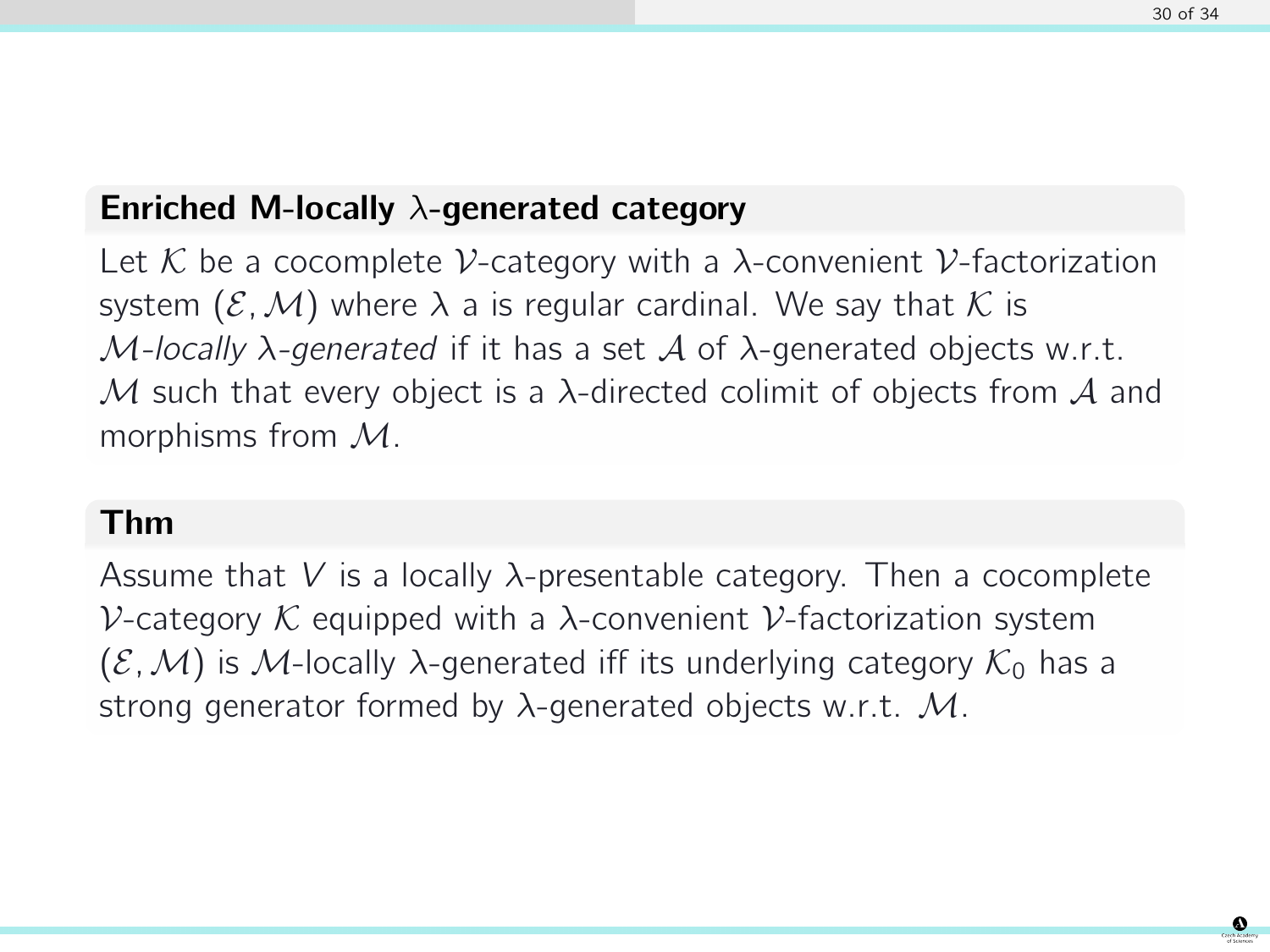# Fact

The notion of enriched nest, and enriched model is developed in complete analogy with the Set-based case.

When V is locally  $\lambda$ -presentable as a monoidal closed category one recovers the reconstruction theorem.

# Thm

Assume V is locally  $\lambda$ -presentable as a monoidal closed category. Let K be a V-enriched M-locally λ-generated category. Then

 $K \simeq Mod_{V}(K_{\lambda}^{\circ}).$ 

# Achtung

In the preprint we offer a full Gabriel-Ulmer duality for enriched nests and enriched locally generated categories.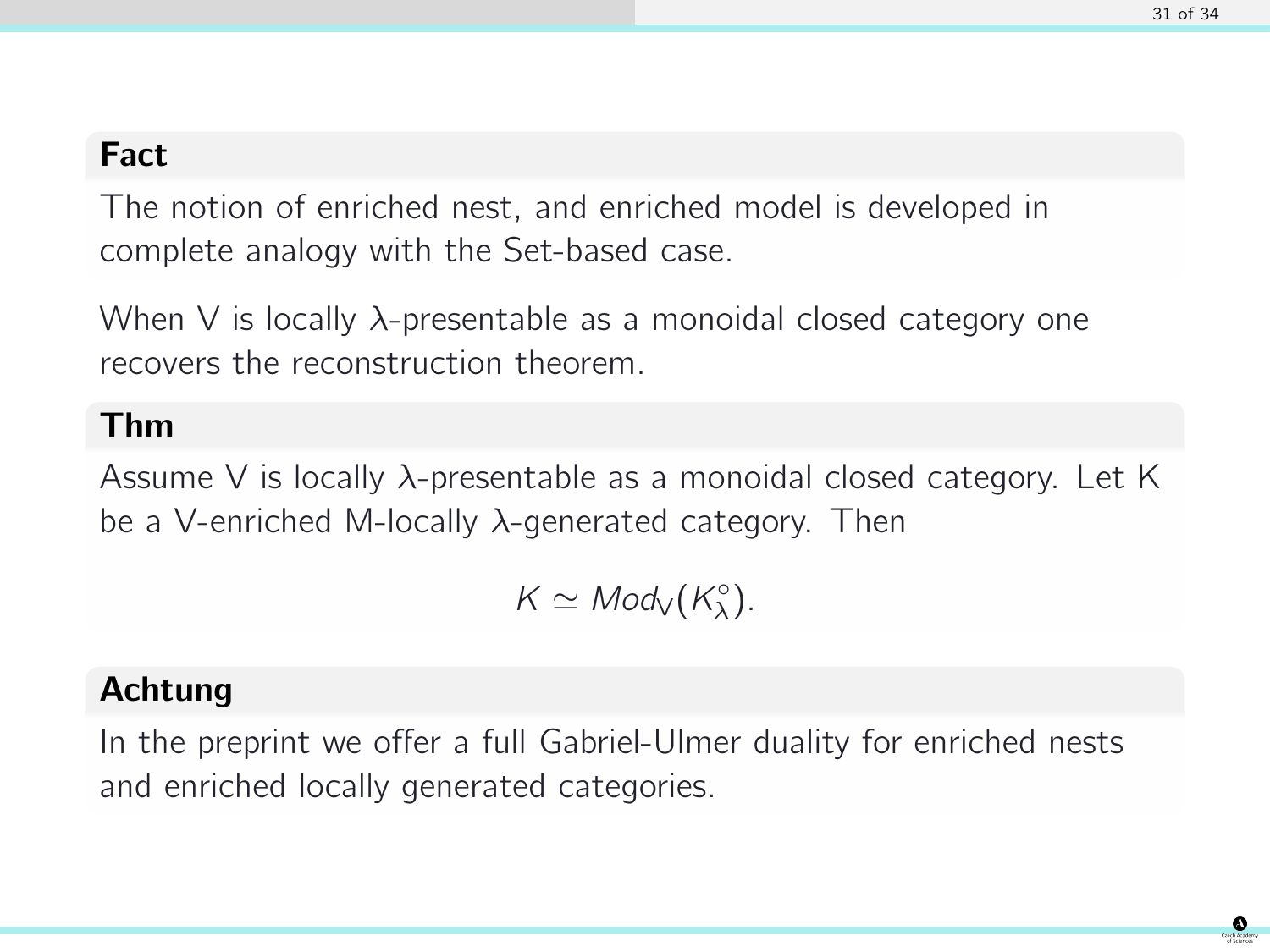### **Dessert**

- $\sqrt{\ }$  Introduce the notion of locally *M*-generated category.
- $\sqrt{\phantom{a}}$  Discuss a sketch-like presentation: the notion of nest.
- $\sqrt{\ }$  Generalize to enriched categories.
- Application: Banach spaces.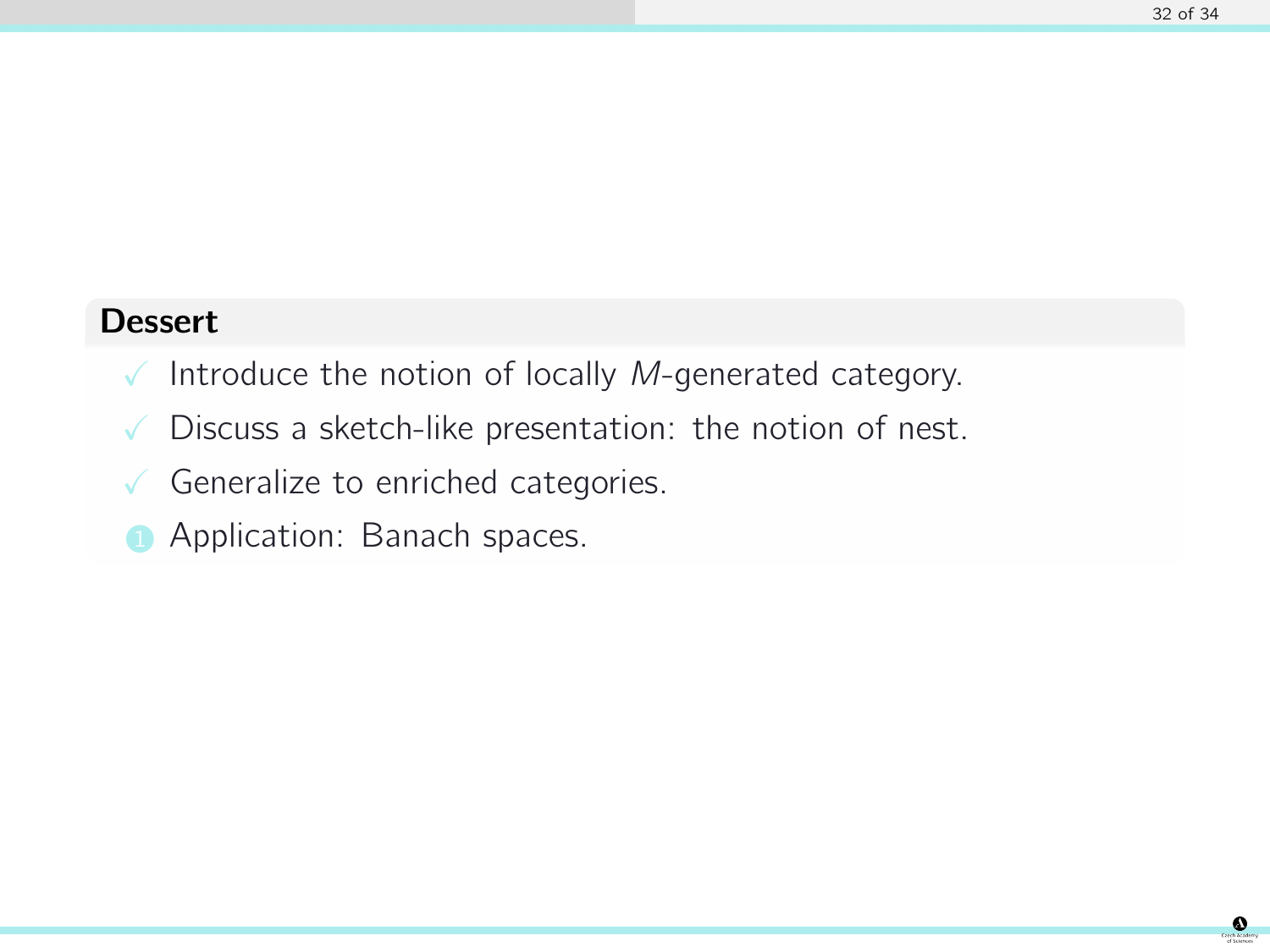# Thm

Assume that V is a locally  $\lambda$ -presentable category. Then a cocomplete V-category  $K$  equipped with a  $\lambda$ -convenient V-factorization system  $(\mathcal{E},\mathcal{M})$  is M-locally  $\lambda$ -generated iff its underlying category  $\mathcal{K}_0$  has a strong generator formed by  $\lambda$ -generated objects w.r.t. M.

# Back to Banach spaces

- The CMet of complete metric spaces and non expansive maps is monoidal closed.
- **2** The category Ban is enriched over it.
- <sup>3</sup> (Dense maps, Isometries) is a finitely conveniente factorization system in Ban.
- **4** Finite dimentional Banach spaces are a strong generator formed by λ-generated objects w.r.t. isometries.
- So, is Ban locally finitely generated? Well...